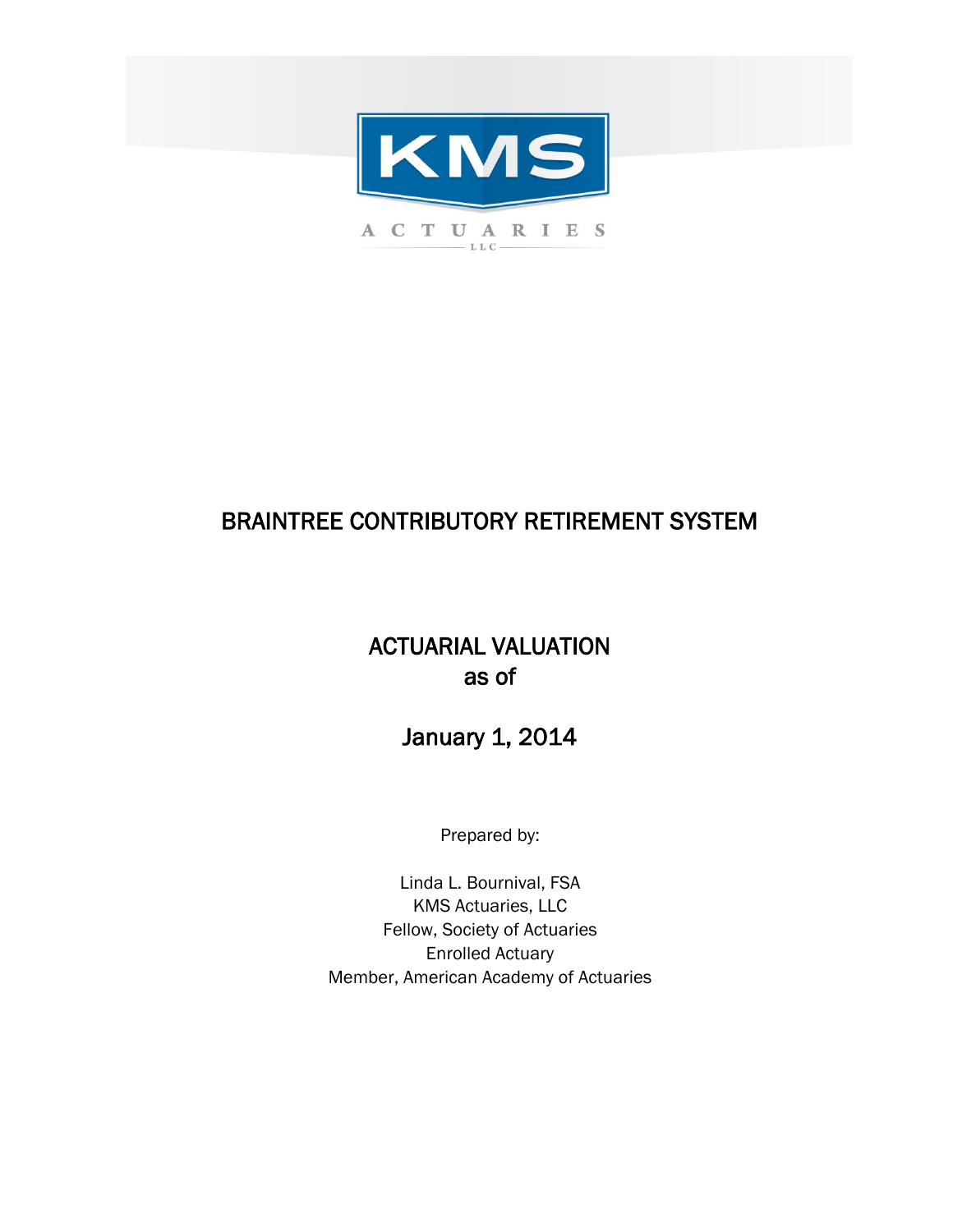

July 15, 2014

Braintree Contributory Retirement Board Town of Braintree 74 Pond Street, 2nd Floor Braintree, MA 02184

Dear Board Members:

We are pleased to present the enclosed report summarizing the results of our actuarial valuation of the Braintree Contributory Retirement System as of January 1, 2014.

Our valuation was performed in accordance with the provisions contained in Chapter 32 of the Massachusetts General Laws, "M.G.L.", as of January 1, 2014 and GASB Statement No. 25, Financial Reporting for Defined Benefit Pension Plans and Note Disclosures for Defined Contribution Plans (GASB 25) and GASB Statement No. 27, Accounting for Pensions by State and Local Governmental Employers (GASB 27).

The principal results of our valuation are summarized in Section 2. The summary of Plan provisions and actuarial methods and assumptions are shown in Sections 5 and 6, respectively. Section 7 summarizes the demographic profile of active, retired and disabled plan members. Asset information and actuarial liabilities are presented in Section 2. The development of the required appropriations pursuant to Chapter 32 of the M.G.L. is shown in Section 3. The required disclosures under GASB 25, GASB 27 and PERAC are presented in Section 4.

We also provide a 30-year forecast of the required appropriations and cash flows in Section 3.

Our actuarial valuation is based on an investment return rate of 7.75%, compounded annually. Our calculations were based on participant census and asset data and other information provided by the Braintree Contributory Retirement Board and the benefit provisions of Chapter 32 of the M.G.L. as of January 1, 2014.

#### KMS ACTUARIES

814 Elm Street, Suite 204 · Manchester, NH 03101 · p: (603) 792-9494 · f: (603) 792-9492 · lindab@kmsactuaries.com · kmsactuaries.com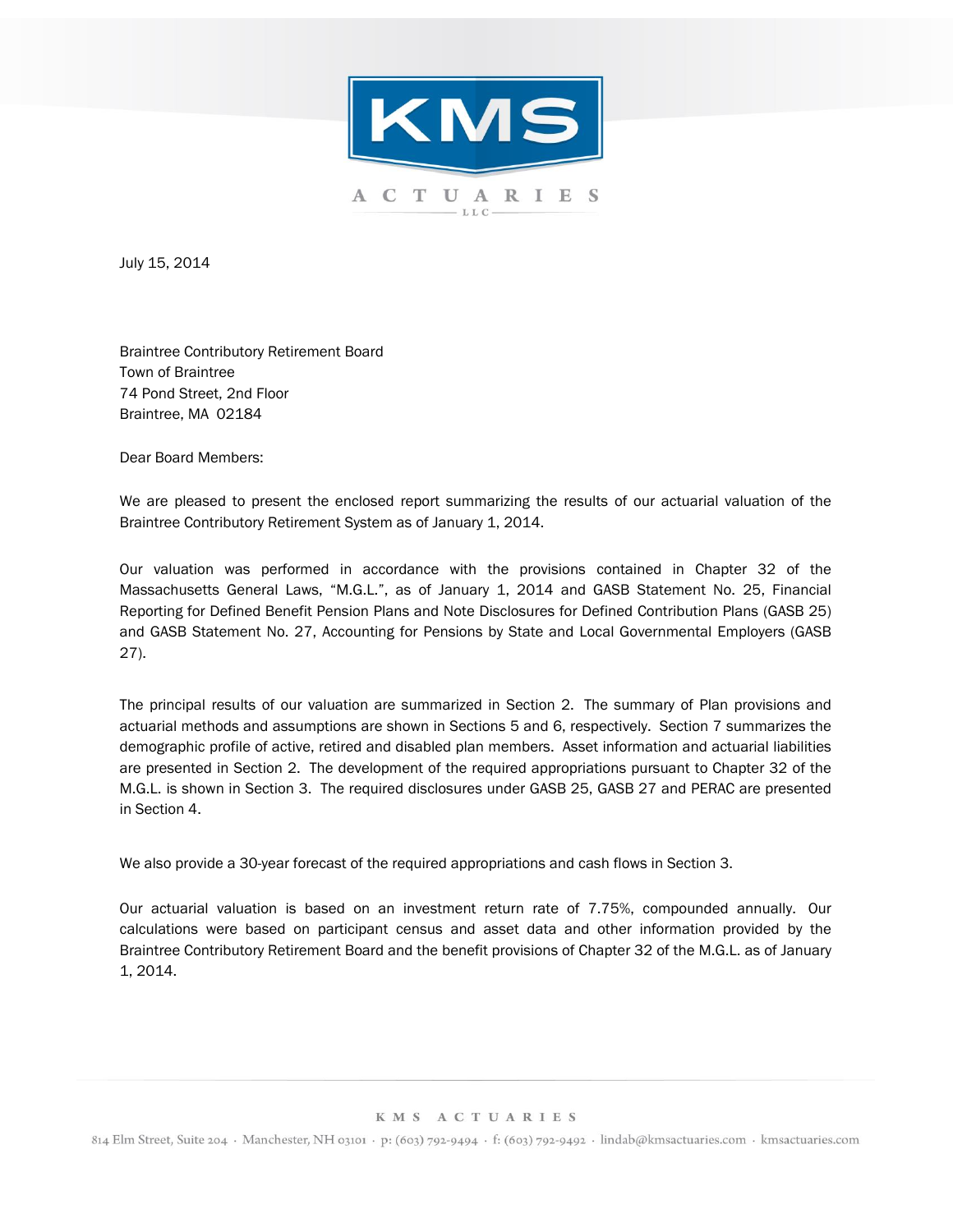Page 2 Braintree Contributory Retirement Board July 15, 2014

Our valuation follows generally accepted actuarial methods and we perform such tests as we consider necessary to assure the accuracy of the results. The amounts presented in this report have been appropriately determined according to the actuarial assumptions and methods stated herein.

We appreciate this opportunity to be of service to the Braintree Contributory Retirement Board. We are available to answer any questions with respect to our valuation.

Respectfully submitted,

Binda Bournino

Linda L. Bournival, FSA Member, American Academy of Actuaries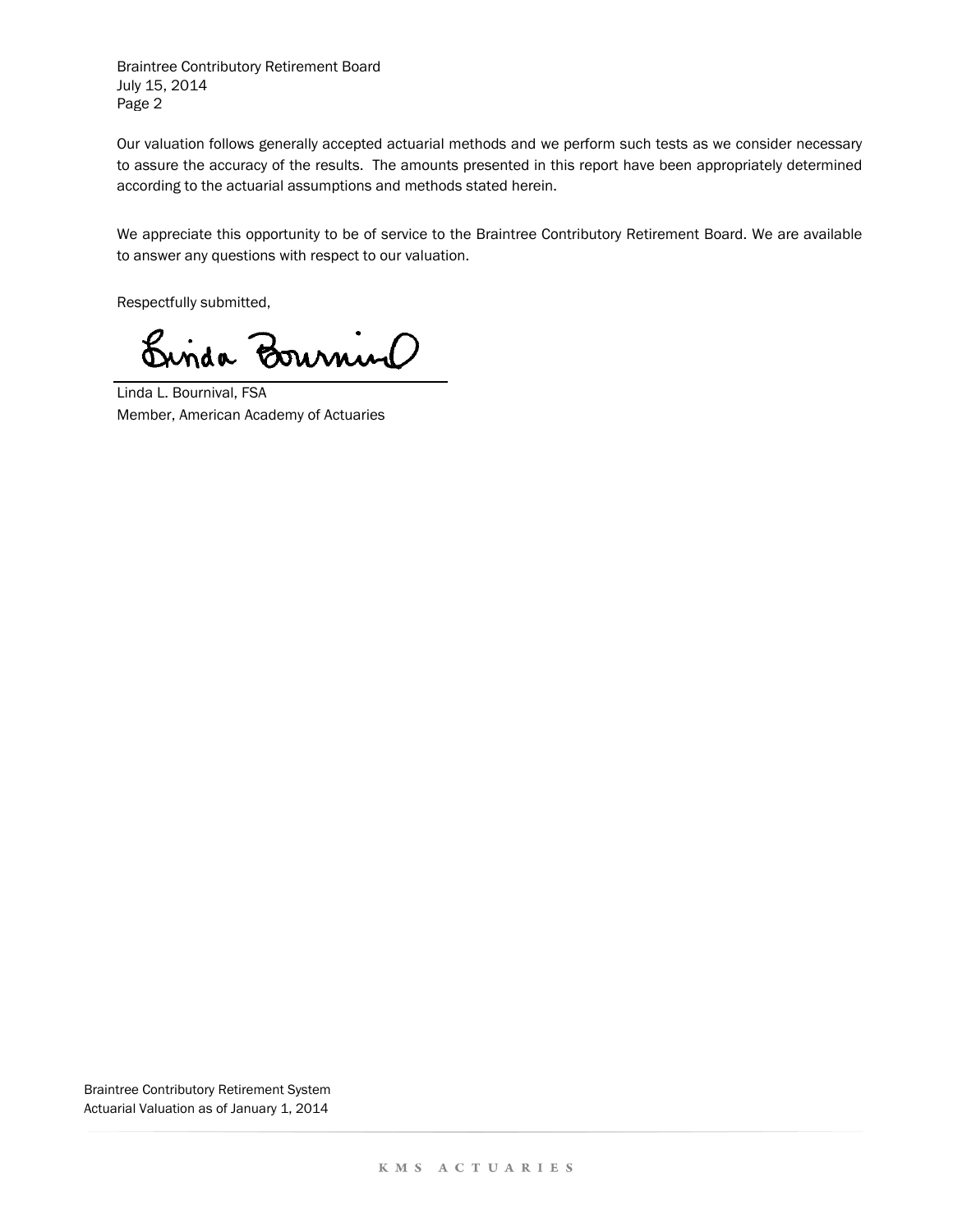## TABLE OF CONTENTS

| <b>ACTUARIAL CERTIFICATION</b> |                                                                                                                                                                                                                                                                                            | 1              |
|--------------------------------|--------------------------------------------------------------------------------------------------------------------------------------------------------------------------------------------------------------------------------------------------------------------------------------------|----------------|
| <b>SECTION 1 - SUMMARY</b>     |                                                                                                                                                                                                                                                                                            | $\overline{2}$ |
| <b>SECTION 2 -</b>             | PRINCIPAL VALUATION RESULTS<br>Exhibit 2.1 - PLAN ASSETS<br>Exhibit 2.2 - ACTUARIAL PRESENT VALUE OF FUTURE BENEFITS<br>Exhibit 2.3 - ACTUARIAL ACCRUED LIABILITY<br>Exhibit 2.4 - NORMAL COST<br>Exhibit 2.5 - UNFUNDED ACTUARIAL ACCRUED LIABILITY<br>Exhibit 2.6 - ACTUARIAL EXPERIENCE | $\overline{7}$ |
| <b>SECTION 3 -</b>             | <b>CHAPTER 32 OF M.G.L. APPROPRIATIONS</b><br>Exhibit 3.1 - ANNUAL APPROPRIATIONS<br>Exhibit 3.2 - 30-YEAR FORECAST OF ANNUAL APPROPRIATIONS<br>Exhibit 3.3 - 30-YEAR FORECAST OF CASH FLOW                                                                                                | 13             |
|                                | SECTION 4 - REQUIRED DISCLOSURES<br>GASB 25 AND GASB 27 DISCLOSURES<br>PERAC DISCLOSURE INFORMATION                                                                                                                                                                                        | 17             |
|                                | SECTION 5 - SUMMARY OF PLAN PROVISIONS                                                                                                                                                                                                                                                     | 19             |
| SECTION 6 -                    | ACTUARIAL ASSUMPTIONS AND METHODS                                                                                                                                                                                                                                                          | 24             |
| SECTION 7 -                    | <b>PLAN MEMBER INFORMATION</b><br>Exhibit 7.1 - ACTIVE MEMBERS BY AGE and YEARS OF SERVICE<br>Exhibit 7.2 - RETIRED PLAN MEMBERS and BENEFICIARIES<br>Exhibit 7.3 - DISABLED PLAN MEMBERS                                                                                                  | 28             |

### SECTION 8 - GLOSSARY OF TERMS 31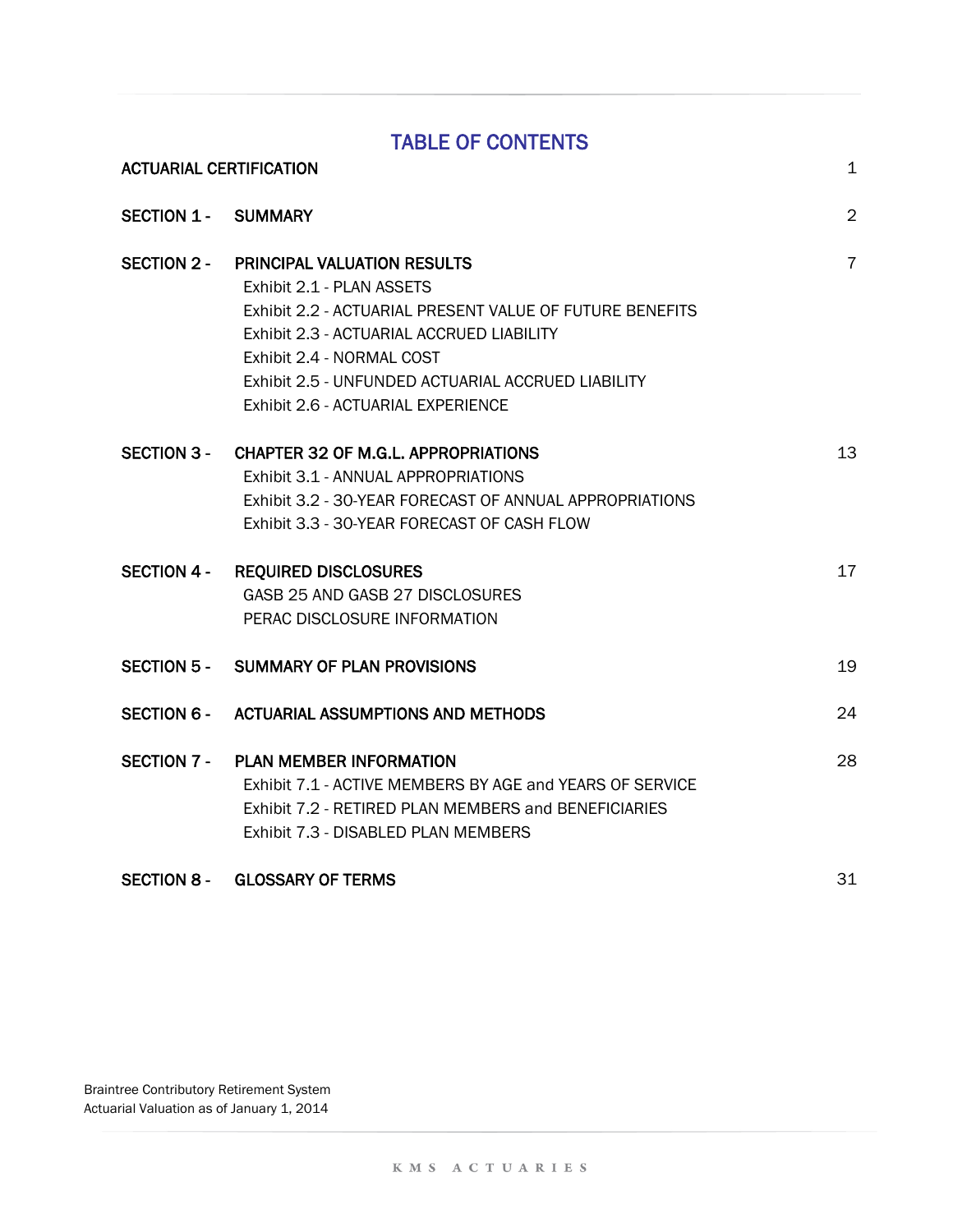### ACTUARIAL CERTIFICATION

This report presents the results of the Actuarial Valuation for the Braintree Contributory Retirement System as of January 1, 2014. The report presents the funding schedule contribution amounts for the fiscal years beginning 2015 and accounting and financial reporting information in accordance with Statement Numbers 25 and 27 of the Governmental Accounting Standards Board.

This valuation is based upon member data provided by the Retirement Board and asset information reported to the Public Employee Retirement Administration Commission (PERAC) by the Braintree Contributory Retirement Board. Although we did not audit the data used in the valuation, we believe that the information is complete and reliable.

This report was completed in accordance with generally accepted actuarial standards and procedures, and conforms to the Code of Professional Conduct of the American Academy of Actuaries. The actuarial assumptions used in the determination of costs are reasonably related to the experience of the System and to reasonable expectations, and represent our best estimate of anticipated long-term experience under the System.

This report is intended for the sole use of the Braintree Contributory Retirement Board and is intended to provide information to comply with the stated purpose of the report. It may not be appropriate for other purposes.

The undersigned credentialed actuaries are Members of the American Academy of Actuaries and meet the Qualification Standards of the American Academy of Actuaries necessary to render the actuarial opinion contained herein. They are available to answer any questions with regard to this report.

Respectfully submitted,

Binda Bournino

Dava Mirabitz

(603) 792-9494 Linda L. Bournival, FSA Member, American Academy of Actuaries

David M. Mirabito, FSA Member, American Academy of Actuaries (978) 766-5532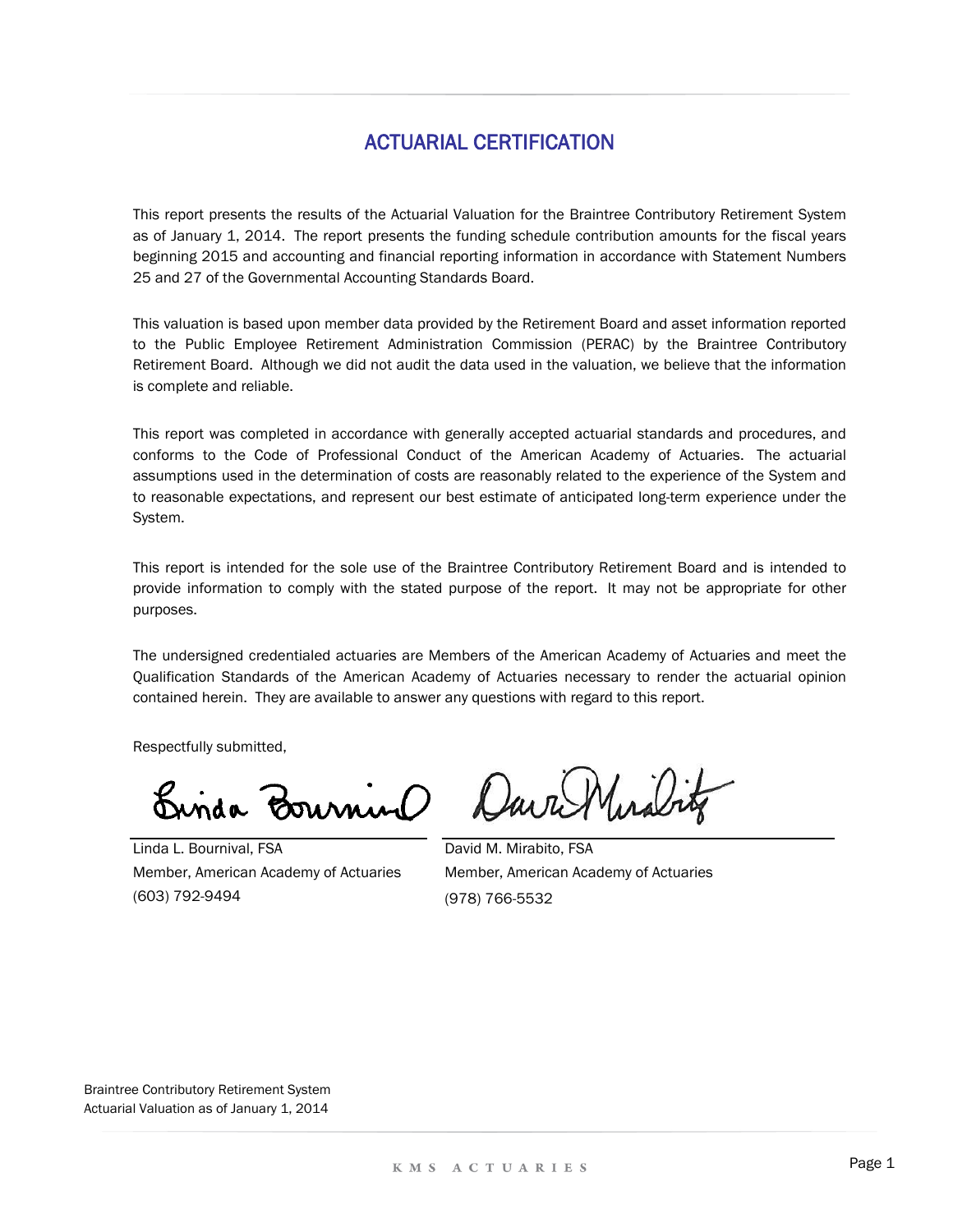#### Background

We have completed the Actuarial Valuation of the Braintree Contributory Retirement System as of January 1, 2014. This valuation is based upon census data provided by the Retirement Board and asset information reported to the Public Employee Retirement Administration Commission (PERAC) by the Braintree Contributory Retirement Board. Information for the prior valuation completed as of January 1, 2012 was obtained from the valuation report prepared by Stone Consulting, Inc.

#### Massachusetts General Laws

The valuation was prepared in accordance with Chapter 32 of the Massachusetts General Laws ("M.G.L.").

The valuation does not take into consideration:

- Changes in the law after the valuation date,
- State-mandated benefits and
- Cost-of-living increases granted to members in pay status between 1982 and 1997.

#### GASB Statement Numbers 25 and 27

The Governmental Accounting Standards Board (GASB) is responsible for establishing accounting standards for governmental entities. Calculations developed in accordance with GASB standards are required when providing financial statements.

GASB Statement Number 25 (GASB 25) establishes financial reporting standards for defined benefit pension plans of state and local governmental entities. The Statement establishes a framework that distinguishes between two categories of information: current financial information about plan assets and financial activities and actuarially determined information about the funded status of the plan and the progress being made in accumulating sufficient assets to pay benefits when due.

GASB Statement Number 27 (GASB 27) establishes standards for the measurement, recognition, and display of pension expense and related liabilities, assets, note disclosures, and, if applicable, required supplementary information in the financial reports of state and local governmental employers. Employers are required to measure and disclose an amount for annual pension cost on the accrual basis of accounting, regardless of the amount recognized as pension expense on the accrual basis. Annual pension cost should be equal to the employer's Annual Required Contribution (ARC) to the plan.

The required disclosures under the GASB Statements are presented in Section 4.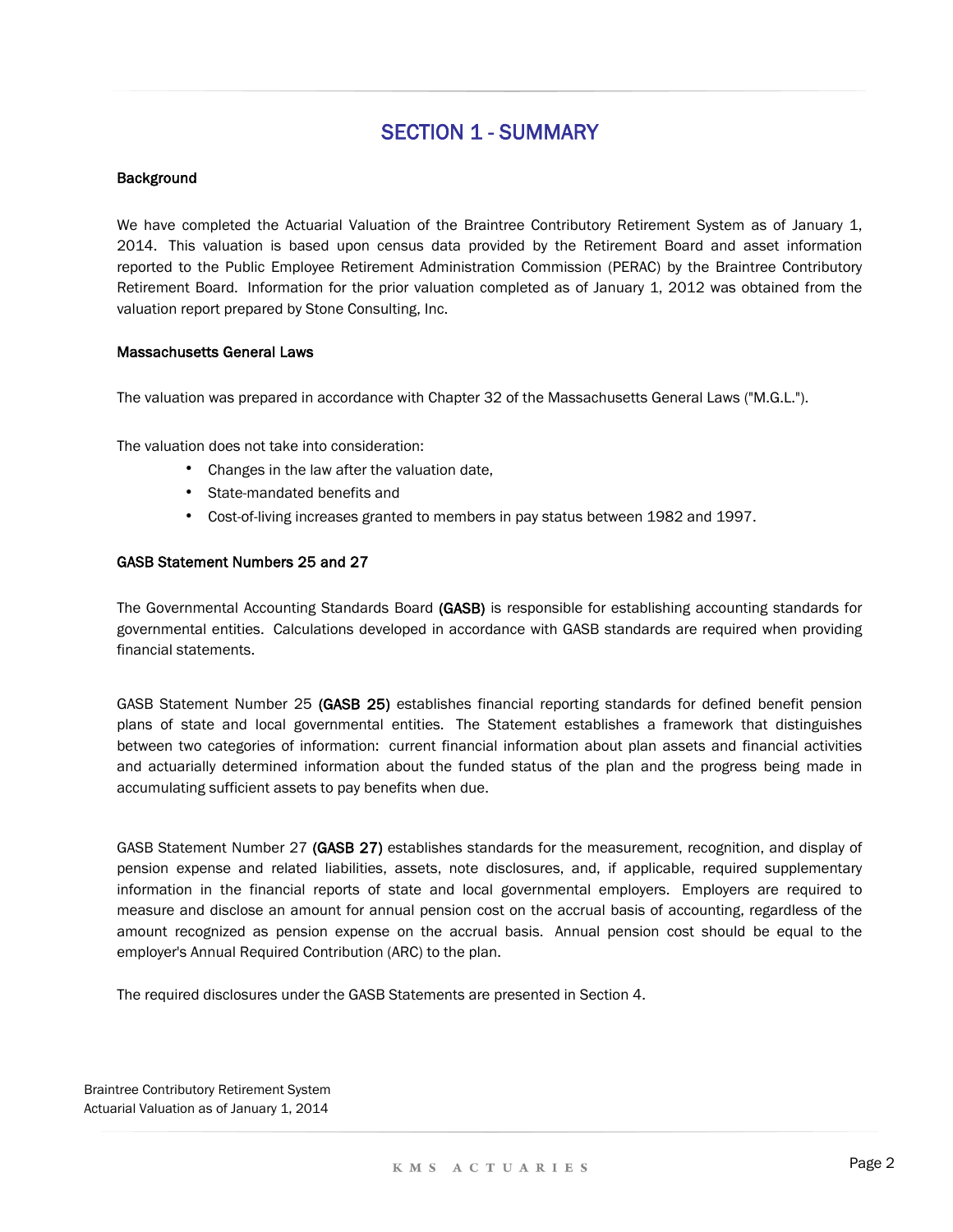#### GASB Statement Numbers 67 and 68

In June 2012, the GASB approved two related Statements that significantly change the way pension plans and governments will account and report pension liabilities. Effective for plans with fiscal years beginning after June 15, 2013, GASB Statement No. 67, Financial Reporting for Pension Plans, replaces the requirements of Statement No. 25 and effective for employers with fiscal years beginning after June 15, 2014, GASB Statement No. 68, Accounting and Financial Reporting for Pensions, replaces the requirements of Statement No. 27.

The new pension standards reflect changes from those currently in place regarding how governments calculate total pension liability and pension expense. Further, the new standards contain requirements for disclosing information in the notes to financial statements and presenting required supplementary information following the notes.

The required disclosures and notes under the new GASB Statements for the fiscal year ending December 31, 2014 will be provided in a separate report.

#### Actuarial Valuation

During the two years since the last valuation, the total unfunded actuarial accrued liability of the System was expected to decrease from \$82,965,106 as of January 1, 2012 to \$81,480,629 as of January 1, 2014, for a total decrease of \$1,484,477. The actual unfunded actuarial accrued liability, before any assumption or plan changes, was \$79,502,611, resulting in an actuarial gain of \$1,978,018. The actuarial gain was primarily due to an asset gain of \$5,115,784 and a demographic experience loss of \$3,137,766. The details of the gain and loss analysis are provided in Exhibit 2.6.

The Total Normal Cost, which is the portion of the present value of benefits allocated to the current year, increased from the prior valuation. This is due to (1) change in actuarial assumptions, (2) change in the investment return rate, (3) change in actuarial software and (4) change in the method used to attribute the present value of benefits between the actuarial accrued liability and the normal cost. Details of the development of the normal cost are provided in Exhibit 2.4.

#### Appropriations

The funding appropriation for each year is computed as the sum of the normal cost and an amortization payment to pay off the Unfunded Actuarial Liability, adjusted for annual payments of the appropriation made at the beginning of each fiscal year. The appropriation calculated as of the January 1, 2014 valuation is \$8,480,875, and is made up of a normal cost payment of \$2,385,896, an amortization payment of \$5,967,861 and net 3(8)(c) transfers of \$127,118. The amortization method is an increasing amortization of the unfunded actuarial accrued liability at 4% over 19 years and is expected to fully pay the unfunded actuarial accrued liability by the year 2033. The development of the appropriation as of January 1, 2014 is presented in Exhibit 3.1.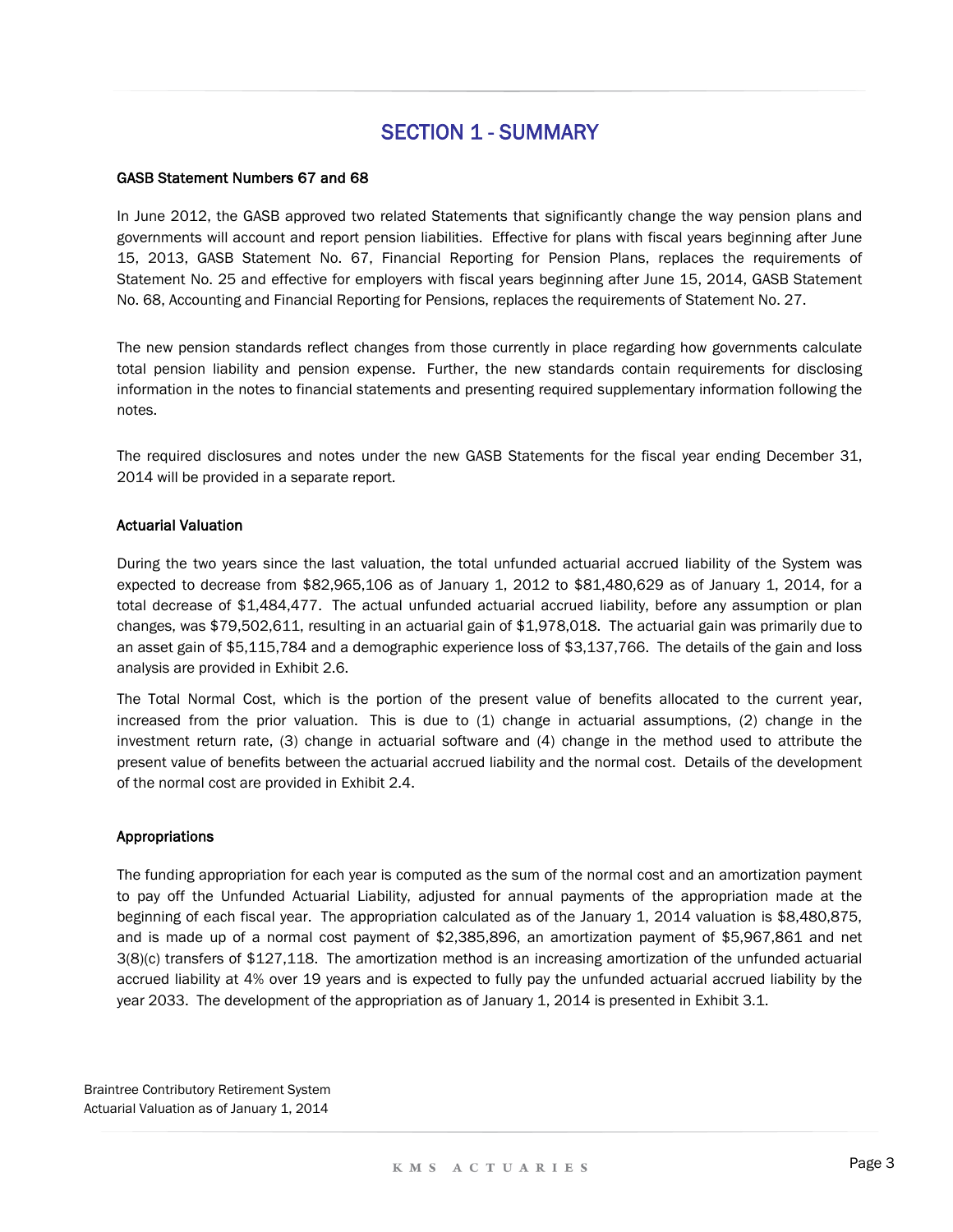For fiscal year 2015, we show the actual appropriation developed under the previous funding schedule and reported on the PERAC "Required Fiscal Year 2015 Appropriation" letter dated November 14, 2013 of \$8,393,425. For fiscal year 2016, we developed an annual appropriation of \$8,771,129, which is made up of a normal cost of \$2,575,690 and payment toward the unfunded actuarial accrued liability of \$6,195,439. The unfunded actuarial accrued liability is expected to be fully paid by 2033. The Board adopted a schedule that limits the annual increase in appropriations to 4.5% for each year. The current funding schedule is shown in Exhibit 3.2.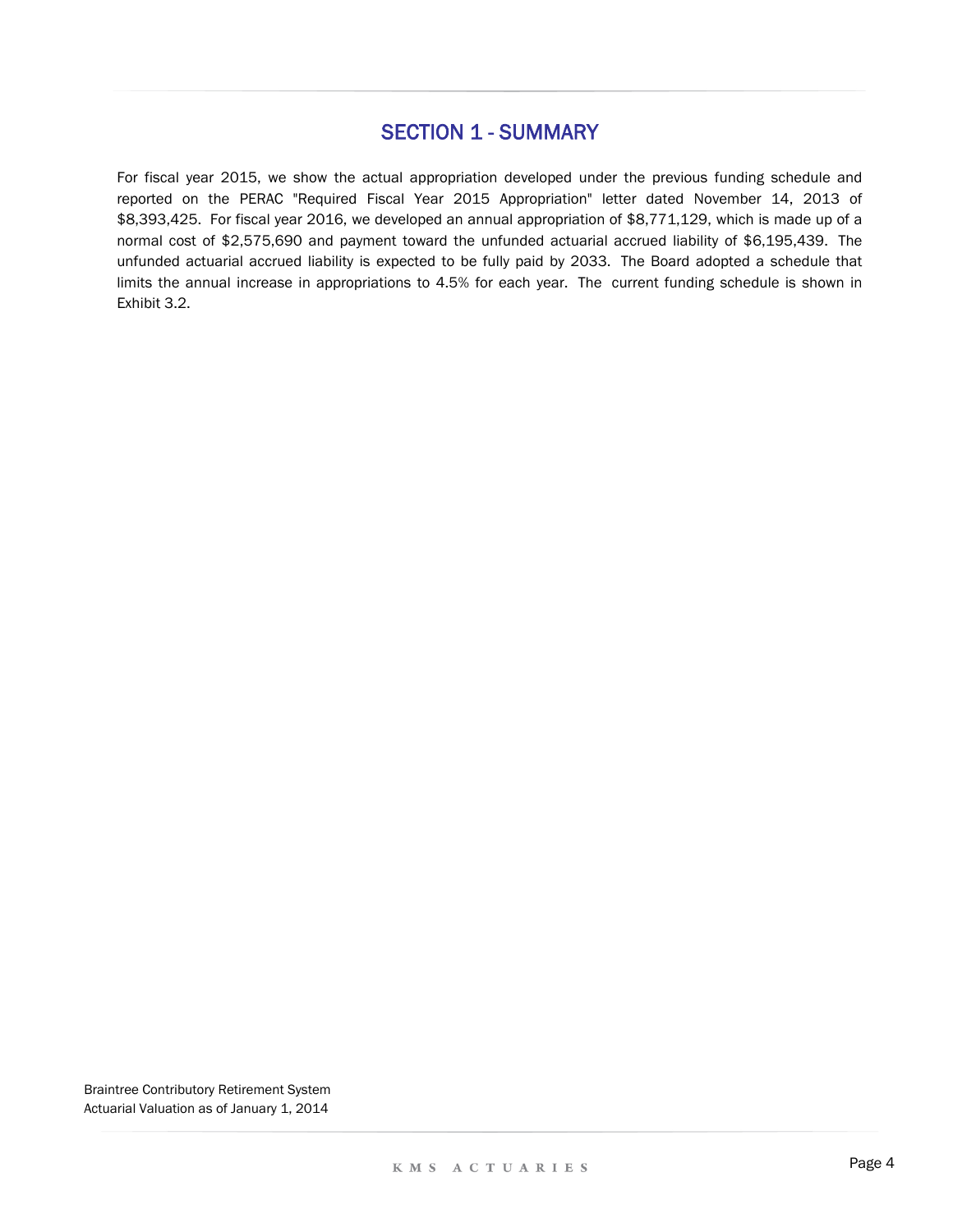Increase/ A summary of principal valuation results from the current valuation and the prior valuation follows. Changes in actuarial assumptions and methods and Plan provisions are discussed below, as well as changes in census data and asset information.

|                                                 |               |               | <u>шысаэс/</u>    |
|-------------------------------------------------|---------------|---------------|-------------------|
| <b>Valuation Date</b>                           | 1/1/2014      | 1/1/2012      | <u>(Decrease)</u> |
| <b>Summary of Member Data</b>                   |               |               |                   |
| <b>Active Members</b>                           | 735           | 714           | 2.9%              |
| Average Age                                     | 49.2          | 49.7          | $(1.0\%)$         |
| <b>Average Service</b>                          | 12.8          | 12.9          | $(0.8\%)$         |
| <b>Total Salary</b>                             | \$38,444,353  | \$36,452,974  | 5.5%              |
| Average Salary                                  | \$52,305      | \$51,055      | 2.4%              |
| <b>Retired Members and Beneficiaries</b>        | 437           | 432           | 1.2%              |
| Average Age                                     | 74.9          | N/A           | N/A               |
| <b>Total Annual Pension</b>                     | \$12,021,546  | N/A           | N/A               |
| Average Annual Pension                          | \$27,509      | N/A           | N/A               |
| <b>State Reimbursed COLAs</b>                   | \$137,566     | N/A           | N/A               |
| <b>Total System-Funded Pension</b>              | \$11,883,980  | \$10,745,267  | 10.6%             |
| <b>Disabled Members</b>                         | 65            | 64            | 1.6%              |
| Average Age                                     | 67.9          | N/A           | N/A               |
| <b>Total Annual Pension</b>                     | \$2,365,921   | N/A           | N/A               |
| Average Annual Pension                          | \$36,399      | N/A           | N/A               |
| <b>State Reimbursed COLAs</b>                   | \$54,093      | N/A           | N/A               |
| <b>Total System-Funded Pension</b>              | \$2,311,828   | \$2,183,487   | 5.9%              |
| <b>Inactive Members</b>                         | 80            | 68            | 17.6%             |
| <b>Annuity Savings Fund</b>                     | 974,031       | \$964,087     | 1.0%              |
| <b>Actuarial Accrued Liability (AAL)</b>        | \$242,396,817 | \$220,507,572 | 9.9%              |
| <b>Assets</b>                                   |               |               |                   |
| <b>Market Value of Assets</b>                   | \$165,581,123 | \$135,296,433 | 22.4%             |
| <b>Actuarial Value of Assets</b>                | 159,451,992   | 137,542,466   | 15.9%             |
| <b>Unfunded Accrued Liability</b>               | \$82,944,825  | \$82,965,106  | 0.0%              |
| <b>Funded Status</b>                            | 65.8%         | 62.4%         | 5.4%              |
| <b>Normal Cost</b>                              |               |               |                   |
| Employer                                        | \$2,035,896   | \$1,419,145   | 43.5%             |
| Employee                                        | 3,554,304     | 3,321,283     | 7.0%              |
| <b>Administrative Expenses</b>                  | 350,000       | 366,000       | (4.4%)            |
| <b>Total Normal Cost</b>                        | \$5,940,200   | \$5,106,428   | 16.3%             |
| <b>Braintree Contributory Retirement System</b> |               |               |                   |

Actuarial Valuation as of January 1, 2014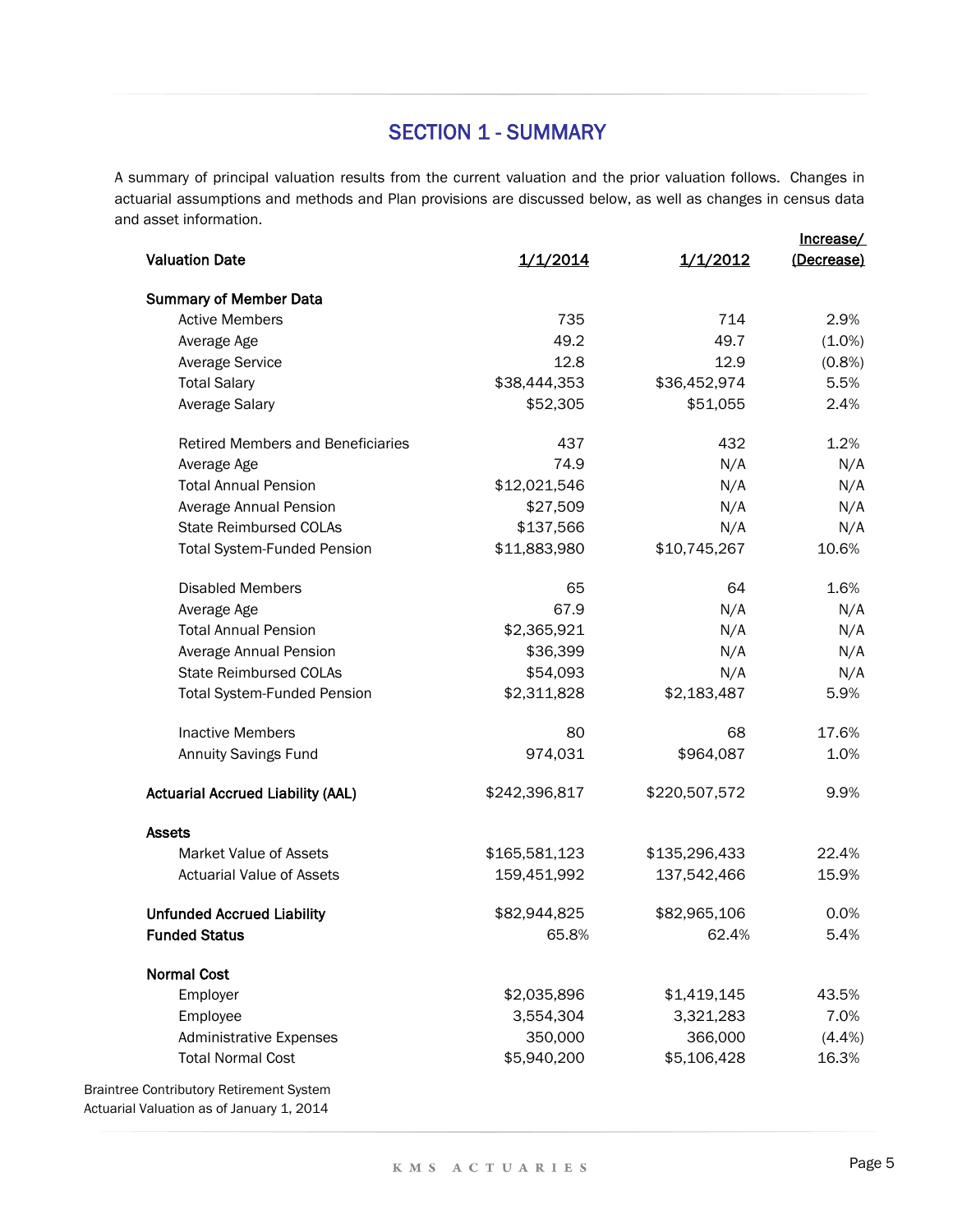|                       |             |             | Increase/  |
|-----------------------|-------------|-------------|------------|
| <b>Valuation Date</b> | 1/1/2014    | 1/1/2012    | (Decrease) |
| Appropriations        |             |             |            |
| Fiscal Year 2014      | N/A         | \$8,076,380 | N/A        |
| Fiscal Year 2015      | \$8,393,425 | \$8,393,425 | 0.0%       |
| Fiscal Year 2016      | \$8,771,129 | \$8,723,153 | 0.5%       |
| Fiscal Year 2017      | \$9,165,831 | \$9,066,069 | 1.1%       |
|                       |             |             |            |

#### Actuarial Assumptions and Methods

Many Actuarial Assumptions and Methods used in this valuation have been changed since the last valuation. Mortality improvement was applied to the RP-2000 Mortality Table and projected to 2020 (pre-retirement) and 2015 (post-retirement), the investment return rate was decreased from 7.875% to 7.75% and turnover rates were changed from age-based rates to service-based rates. Changing these assumptions resulted in a net increase in the unfunded actuarial accrued liability of \$3,442,214 and a decrease in the employer normal cost of \$47,085. The Actuarial Assumptions and Methods utilized in this valuation are detailed in Section 6, Actuarial Assumptions and Methods.

#### Plan Provisions

Chapter 176 of the Acts of 2011 was incorporated in this valuation, which changes many of the benefit features for members hired on or after April 2, 2012. The Plan provisions utilized in this valuation are detailed in Section 5, Summary of Plan Provisions.

#### Census Data

As of January 1, 2014, there are 735 active members who may be eligible for benefits in the future, 437 retirees and beneficiaries, 80 inactive members and 65 disabled retirees. Summaries of the active, retired and disabled employees are included in Section 7, Demographic Information.

#### Assets

This valuation is based upon asset information reported to the Public Employee Retirement Administration Commission (PERAC) by the Braintree Contributory Retirement Board. The market value of assets increased from \$135,296,433 as of January 1, 2012 to \$165,581,123 as of January 1, 2014. During the plan years ended 2012 and 2013, the market value rates of return were 12.13% and 13.09%, respectively.

The actuarial value of assets increased from \$137,542,466 as of January 1, 2012 to \$159,451,992 as of January 1, 2014. During the plan years ended 2012 and 2013, the actuarial rates of return were 10.15% and 9.08%, respectively.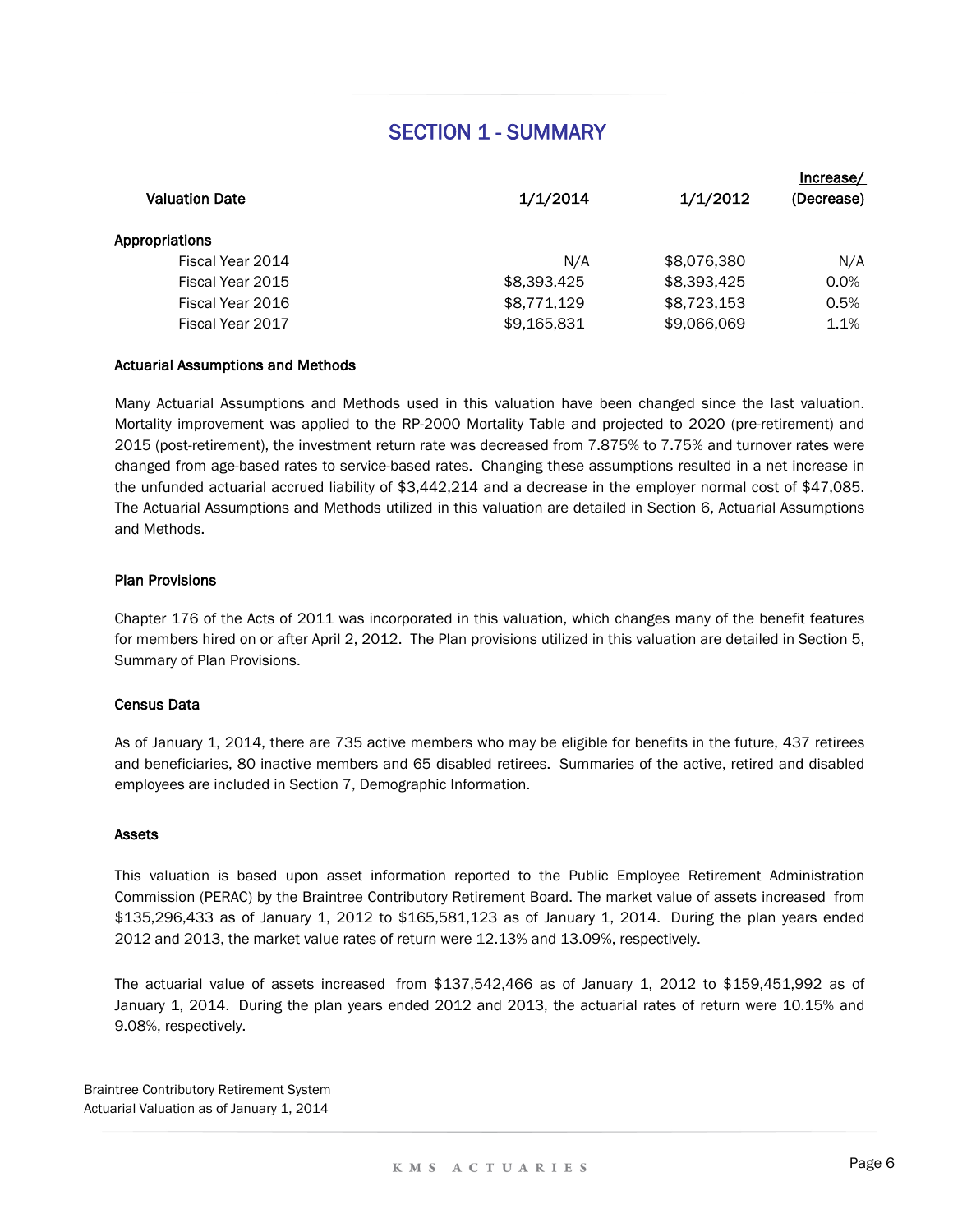### Exhibit 2.1 - Plan Assets

Asset information is reported annually to the Public Employee Retirement Administration Commission by the Braintree Contributory Retirement Board. The Market Value of Assets for the two most recent calendar years are as follows:

| <b>Calendar Year</b>                        | 2013          | 2012          |
|---------------------------------------------|---------------|---------------|
| <b>Trust Fund Composition at Year-End</b>   |               |               |
| Cash                                        | \$2,941,580   | \$2,728,742   |
| Short-Term Investments                      |               |               |
| <b>Fixed Income Securities</b>              |               | O             |
| Equities                                    | O             | 0             |
| Pooled Short Term Funds                     | O             |               |
| Pooled Domestic Equity Funds                | 41,356,429    | 35,622,161    |
| Pooled International Equity Funds           | 32,041,881    | 17,980,052    |
| Pooled Global Equity Funds                  | O             |               |
| Pooled Domestic Fixed Income Funds          | 43,400,346    | 55,387,418    |
| Pooled International Fixed Income Funds     | 3,554,934     |               |
| Pooled Global Fixed Income Funds            | 0             | $\mathcal{L}$ |
| Pooled Alternative Investments              | 1,221,939     | 1,108,810     |
| Pooled Real Estate Funds                    | 6,310,328     | 5,725,964     |
| Pooled Domestic Balanced Funds              |               |               |
| Pooled International Balanced Funds         |               |               |
| Hedge Funds                                 | 7,863,515     | 6,987,249     |
| PRIT Cash                                   | ∩             | O             |
| <b>PRIT Fund</b>                            | 26,890,057    | 23,422,923    |
| Interest Due & Accrued                      |               |               |
| <b>Prepaid Expenses</b>                     | 11,648        | 8,224         |
| <b>Accounts Receivable</b>                  | 79,528        | 163,694       |
| Land                                        |               |               |
| <b>Buildings</b>                            |               |               |
| <b>Accumulated Depreciation - Buildings</b> |               |               |
| <b>Accounts Payable</b>                     | (91,062)      | (59, 794)     |
| <b>Total Market Value of Assets</b>         | \$165,581,123 | \$149,075,443 |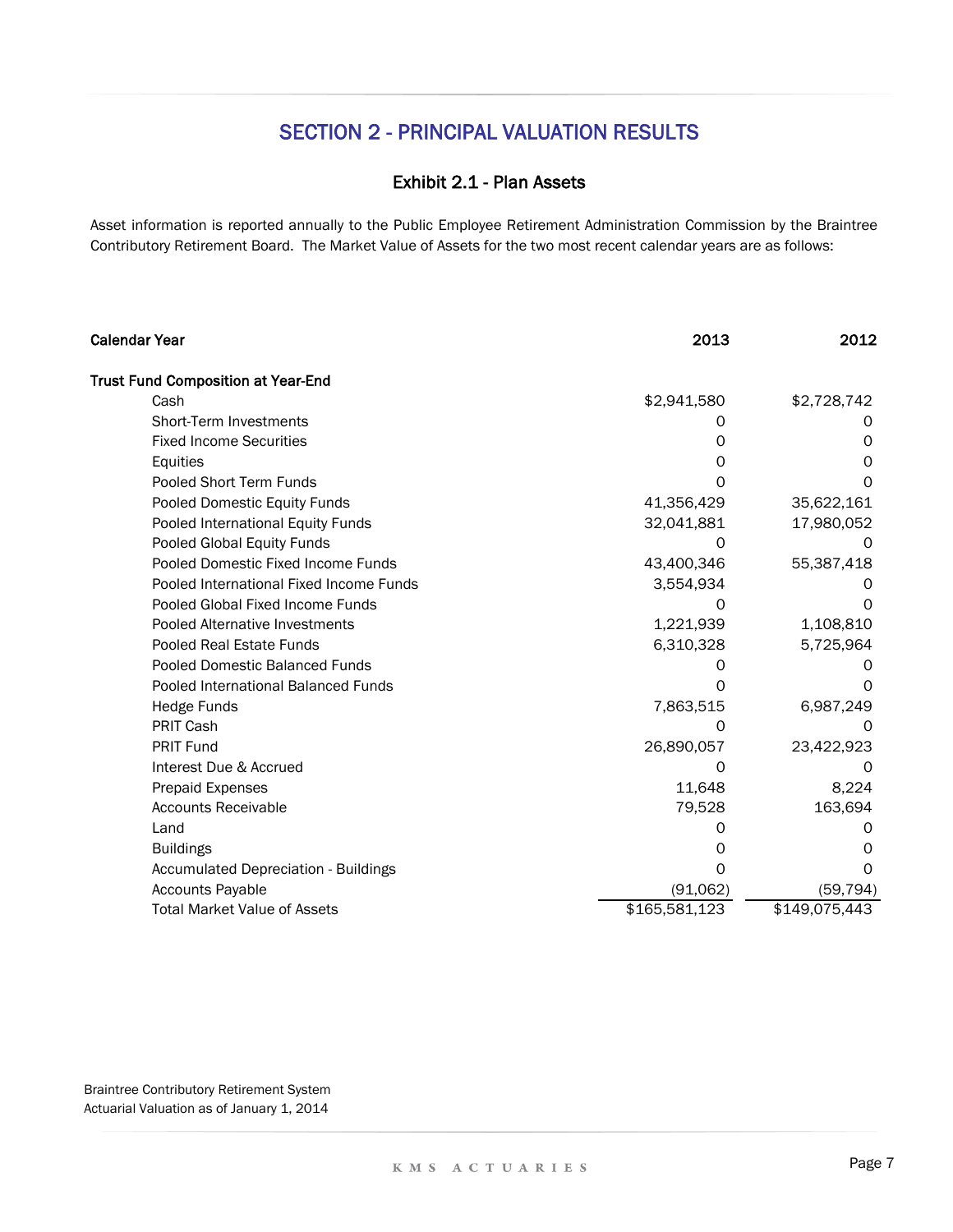### Exhibit 2.1 - Plan Assets

| <b>Calendar Year</b>                 | 2013           | 2012           |
|--------------------------------------|----------------|----------------|
| <b>Funds</b>                         |                |                |
| <b>Annuity Savings Fund</b>          | \$41,684,111   | \$40,212,816   |
| <b>Annuity Reserve Fund</b>          | 12,146,397     | 11,592,642     |
| Military Service Fund                | 1,510          | 1,509          |
| Pension Fund                         | 2,517,087      | 2,255,331      |
| Expense Fund                         | O              | $\Omega$       |
| Pension Reserve Fund                 | 109,232,018    | 95,013,145     |
| <b>Total Market Value of Assets</b>  | \$165,581,123  | \$149,075,443  |
| <b>Asset Activity</b>                |                |                |
| Market value as of Beginning of Year | \$149,075,443  | \$135,296,433  |
| Contributions and Receipts           | 12,627,381     | 12,140,882     |
| Benefit Payments and Expenses        | (15, 452, 258) | (14, 625, 723) |
| Investment Return                    | 19,330,557     | 16,263,851     |
| Market Value as of End of Year       | \$165,581,123  | \$149,075,443  |
| <b>Computed Rate of Return</b>       | 13.09%         | 12.13%         |

Returns and annualized past returns developed by PERAC are shown below. Information is obtained from the Annual Investment Reports published by PERAC for the years shown.

|      |               |               | <b>Return (Since</b> |
|------|---------------|---------------|----------------------|
| Year | 1-Year Return | 5-Year Return | 1985)                |
| 2012 | 12.56%        | 3.75%         | 8.83%                |
| 2011 | 1.06%         | 2.87%         | 8.70%                |
| 2010 | 11.41%        | 5.36%         | 9.00%                |
| 2009 | 20.63%        | 4.37%         | 8.91%                |
| 2008 | $-21.35%$     | 2.99%         | 8.45%                |
| 2007 | 7.82%         | 12.92%        | 9.97%                |
| 2006 | 13.93%        | 9.25%         | 10.07%               |
| 2005 | 6.26%         | 6.41%         | 9.89%                |
| 2004 | 12.87%        | 5.68%         | 10.07%               |
| 2003 | 24.61%        | 5.81%         | 10.51%               |
|      |               |               |                      |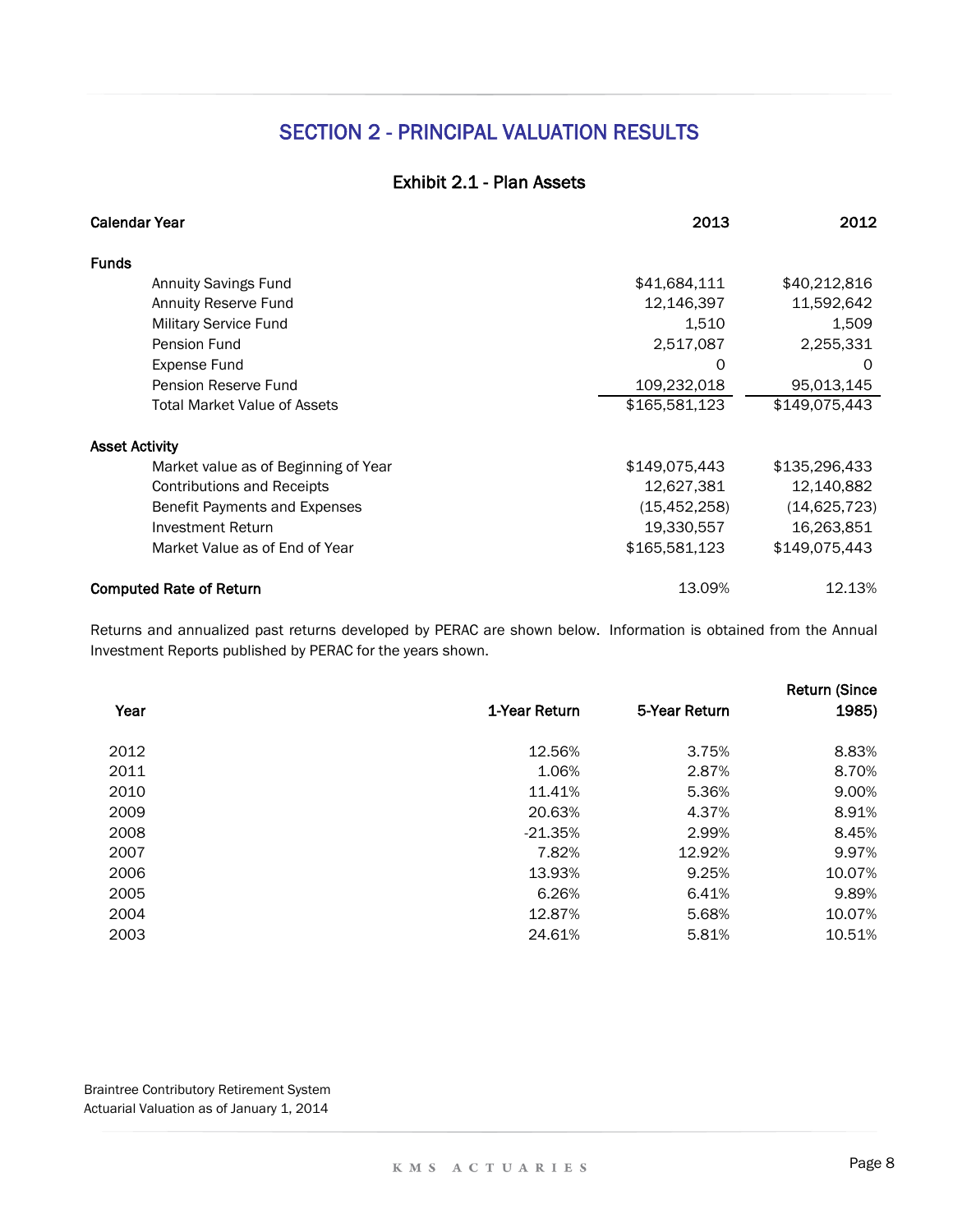### Exhibit 2.1 - Plan Assets

|    | <b>Valuation Date</b>                                                            |               | 1/1/2014       | 1/1/2013       |
|----|----------------------------------------------------------------------------------|---------------|----------------|----------------|
|    | 1. Market Value of Assets as of prior January 1                                  |               | \$149,075,443  | \$135,296,433  |
|    | a. Prior Year Contributions and Receipts                                         |               | 12,627,381     | 12,140,882     |
|    | b. Prior Year Benefit Payments and Expenses                                      |               | (15, 452, 258) | (14, 625, 723) |
|    | c. Expected Investment Return Rate, prior valuation                              |               | 7.875%         | 7.875%         |
|    | d. Expected Investment Return                                                    |               | 11,628,462     | 10,556,753     |
|    | e. Expected Market Value of Assets                                               |               |                |                |
|    | as of Valuation Date                                                             |               | \$157,879,028  | \$143,368,345  |
|    | 2. Prior Year Gain / (Loss)                                                      |               |                |                |
|    | a. Market Value of Assets as of January 1                                        |               | \$165,581,123  | \$149,075,443  |
|    | b. Expected Market Value of Assets                                               |               | 157,879,028    | 143,368,345    |
|    | c. Prior Year Gain / (Loss)                                                      |               | 7,702,095      | 5,707,098      |
|    | 3. Phase-In of Asset Gains and Losses                                            |               |                |                |
|    |                                                                                  |               | Unrecognized   | Unrecognized   |
|    | Plan Year                                                                        | Gain / (Loss) | Gain / (Loss)  | Gain / (Loss)  |
| a. | 2013                                                                             | \$7,702,095   | \$5,776,571    | \$0            |
| b. | 2012                                                                             | 5,707,098     | 2,853,549      | 4,280,323      |
| c. | 2011                                                                             | (10,003,955)  | (2,500,989)    | (5,001,978)    |
| d. | 2010                                                                             | 3,629,554     |                | 907,389        |
| е. | 2009                                                                             | 12,665,805    |                |                |
| f. | Total deferred gains/(losses)                                                    |               | 6,129,131      | 185,734        |
|    | 4. Actuarial Value of Assets                                                     |               |                |                |
|    | a. Market Value of Assets Less                                                   |               |                |                |
|    | Unrecognized Gain / (Loss)                                                       |               | \$159,451,992  | \$148,889,709  |
|    | b. 90% of Market Value of Assets                                                 |               | 149,023,011    | 134,167,899    |
|    | c. 110% of Market Value of Assets                                                |               | 182,139,235    | 163,982,987    |
|    | d. Actuarial Value of Assets, a.,                                                |               |                |                |
|    | but not less than b. and                                                         |               |                |                |
|    | not greater than c.                                                              |               | \$159,451,992  | \$148,889,709  |
|    | e. Ratio of Actuarial Value of Assets                                            |               |                |                |
|    | to Market Value of Assets                                                        |               | 96.30%         | 99.88%         |
|    | 5. Rate of Return on Actuarial Value of Assets for Prior<br><b>Calendar Year</b> |               | 9.08%          | 10.15%         |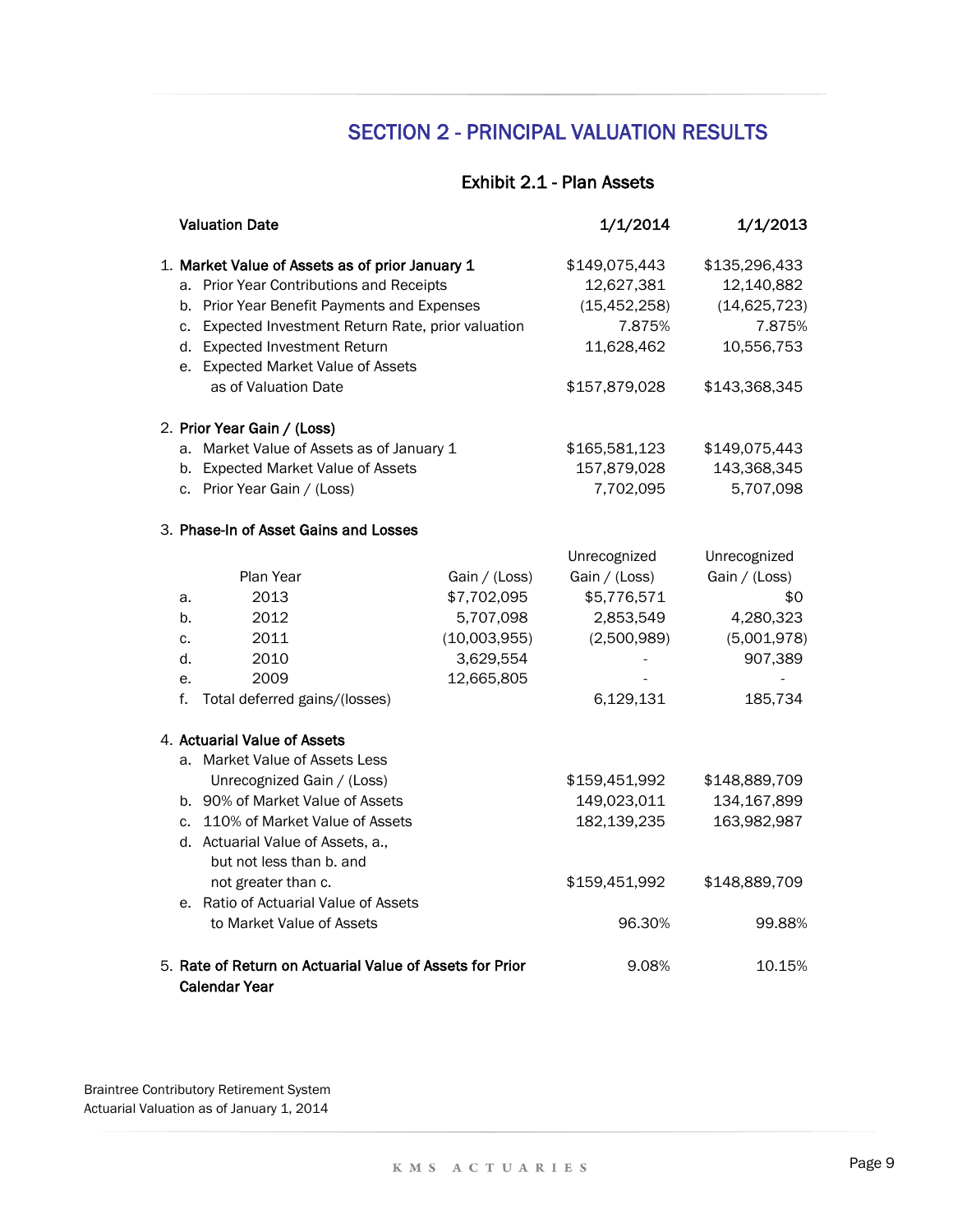The Actuarial Present Value of Future Benefits is the present value of the cost to finance all benefits payable in the future, discounted to reflect the probability of payment and the time value of money. Below is the Actuarial Present Value of Future Benefits from the current valuation and the prior valuation:

#### Exhibit 2.2 - Actuarial Present Value of Future Benefits

| <b>Valuation Date</b>                         | <u>1/1/2014</u> | 1/1/2012      |
|-----------------------------------------------|-----------------|---------------|
| <b>Actives</b>                                |                 |               |
| Superannuation                                | \$124,584,099   |               |
| Termination                                   | 3,419,795       |               |
| Death                                         | 5,571,856       |               |
| <b>Disability</b>                             | 25,175,455      |               |
| <b>Total Actives</b>                          | \$158,751,205   |               |
| <b>Retired Members and Inactives</b>          |                 |               |
| Retired Members and Beneficiaries             | \$107,090,314   |               |
| Disabled Members                              | 24,343,834      |               |
| Inactive Members                              | 974,031         |               |
| <b>Total Retired Members and Inactives</b>    | \$132,408,179   |               |
| <b>Total Present Value of Future Benefits</b> | \$291,159,384   | Not Available |

The Actuarial Accrued Liability is the portion of the Actuarial Present Value of Future Benefits which is allocated to all periods prior to a valuation year and therefore is not provided for by future Normal Costs. Below is the Actuarial Accrued Liability from the current valuation and the prior valuation:

### Exhibit 2.3 - Actuarial Accrued Liability

| <b>Valuation Date</b>                           | 1/1/2014      | 1/1/2012      |
|-------------------------------------------------|---------------|---------------|
| <b>Actives</b>                                  |               |               |
| Superannuation                                  | \$92,313,395  | \$82,529,093  |
| Termination                                     | 2,533,974     | 2,299,029     |
| Death                                           | 2,774,740     | 2,472,380     |
| <b>Disability</b>                               | 12,366,529    | 11,758,602    |
| <b>Total Actives</b>                            | \$109,988,638 | \$99,059,104  |
| <b>Retired Members and Inactives</b>            |               |               |
| Retired Members and Beneficiaries               | \$107,090,314 | \$97,153,808  |
| Disabled Members                                | 24,343,834    | 23,330,573    |
| <b>Inactive Members</b>                         | 974,031       | 964,087       |
| <b>Total Retired Members and Inactives</b>      | \$132,408,179 | \$121,448,468 |
| <b>Total Actuarial Accrued Liability</b>        | \$242,396,817 | \$220,507,572 |
| <b>Braintree Contributory Retirement System</b> |               |               |
| Actuarial Valuation as of January 1, 2014       |               |               |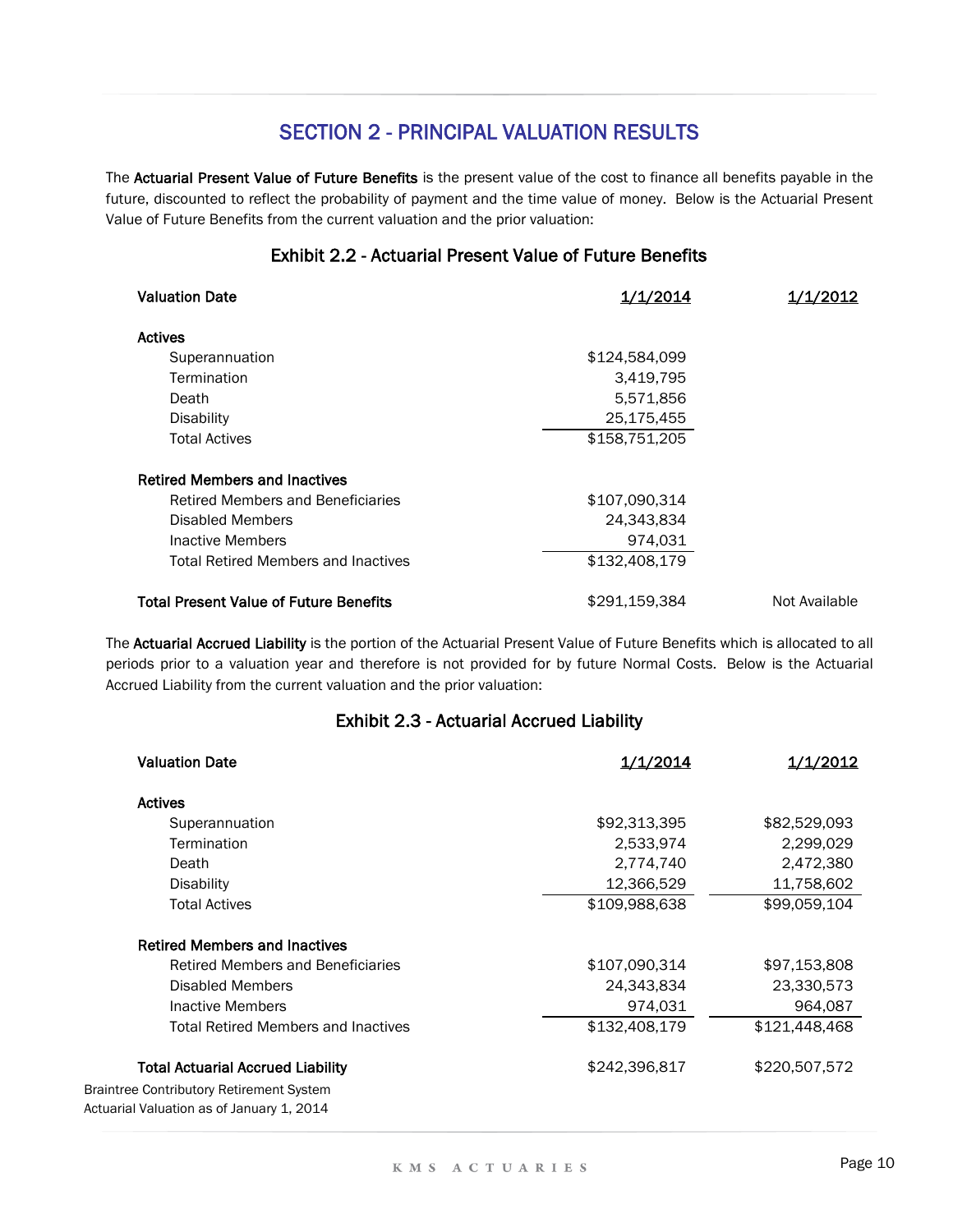The Normal Cost is the portion of the Actuarial Present Value of Future Benefits which is allocated to a valuation year. Only active employees who have not reached Normal Retirement Age incur a Normal Cost. Below is the Normal Cost from the current valuation and the prior valuation:

### Exhibit 2.4 - Normal Cost

| <b>Valuation Date</b>          | 1/1/2014    | 1/1/2012    |
|--------------------------------|-------------|-------------|
| <b>Actives</b>                 |             |             |
| Superannuation                 | \$3,240,340 |             |
| Termination                    | 609,971     |             |
| Death                          | 330,279     |             |
| <b>Disability</b>              | 1,409,610   |             |
| <b>Total Actives</b>           | \$5,590,200 | \$4,740,428 |
| As a Percentage of Salary      | 14.5%       | 13.0%       |
| <b>Administrative Expenses</b> | \$350,000   | \$366,000   |
| As a Percentage of Salary      | 0.9%        | 1.0%        |
| <b>Total Normal Cost</b>       |             |             |
| <b>Normal Cost</b>             | \$5,940,200 | \$5,106,428 |
| As a Percentage of Salary      | 15.5%       | 14.0%       |
| <b>Employee Normal Cost</b>    |             |             |
| <b>Employee Contributions</b>  | \$3,554,304 | \$3,321,283 |
| As a Percentage of Salary      | 9.2%        | 9.1%        |
| <b>Employer Normal Cost</b>    |             |             |
| <b>Employer Normal Cost</b>    | \$2,385,896 | \$1,785,145 |
| As a Percentage of Salary      | 6.2%        | 4.9%        |

### Exhibit 2.5 - Unfunded Actuarial Accrued Liability

| <b>Valuation Date</b> |                                                | <u>1/1/2014</u> | <u>1/1/2012</u> |
|-----------------------|------------------------------------------------|-----------------|-----------------|
|                       | <b>Unfunded Actuarial Accrued Liability</b>    |                 |                 |
| a.                    | <b>Actuarial Accrued Liability</b>             | \$242,396,817   | \$220,507,572   |
| $b_{-}$               | <b>Actuarial Value of Assets</b>               | 159.451.992     | 137.542.466     |
| $C_{\bullet}$         | Unfunded Actuarial Accrued Liability (a. - b.) | \$82,944,825    | \$82,965,106    |
| d.                    | Funded Ratio (b. divided by a.)                | 65.8%           | 62.4%           |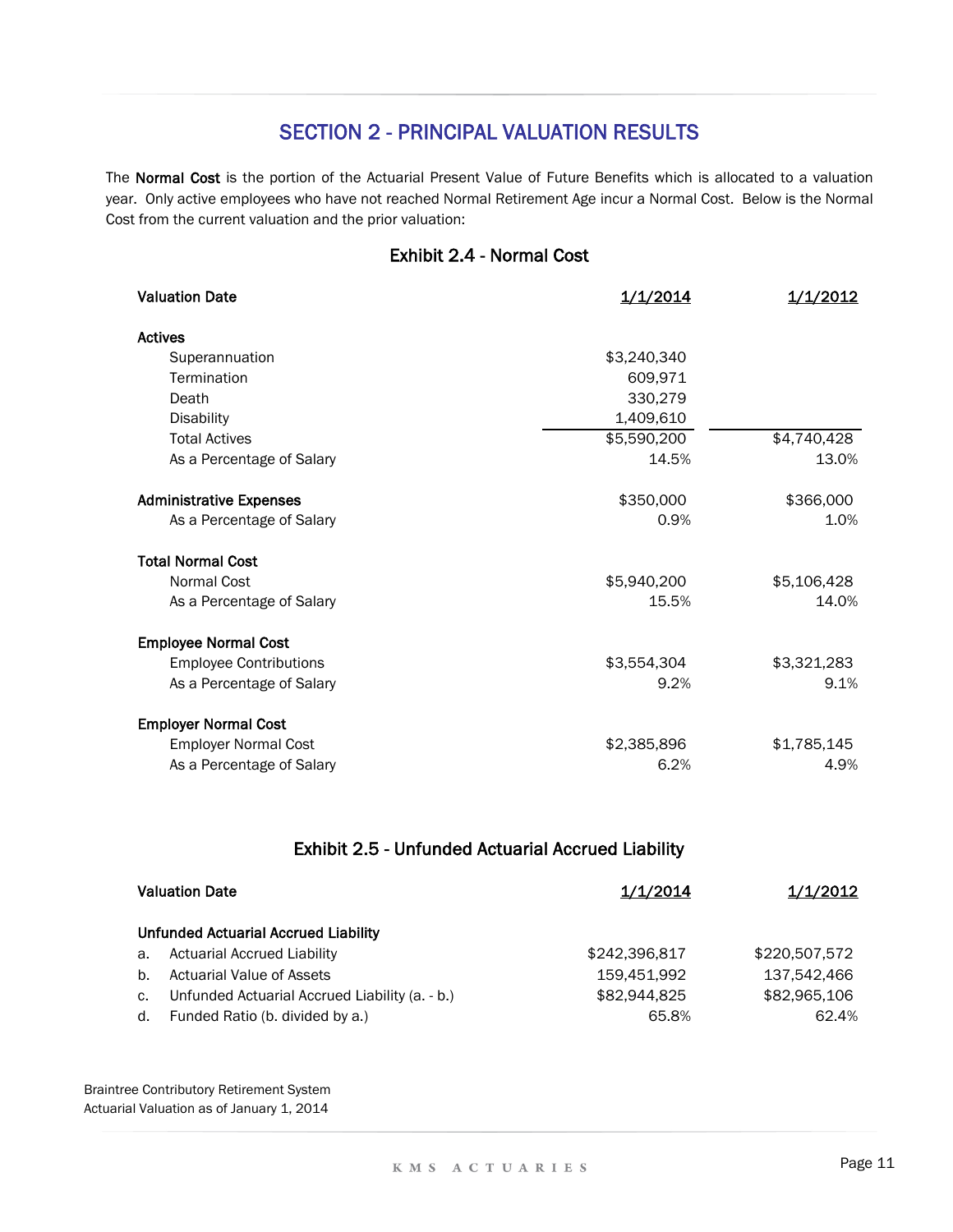### Exhibit 2.6 - Actuarial Experience

In performing the actuarial valuation, various assumptions are made regarding mortality, retirement, disability and withdrawal rates as well as salary increases and investment returns. A comparison of the results of the current valuation and the prior valuation is made to determine how closely actual experience relates to expected. During the two years since the last valuation, the total unfunded actuarial accrued liability of the System was expected to decrease by \$1,484,477. Below is the development of the actuarial gain for the current 2-year period:

|    | <b>Calendar Year Ending</b>                             | 12/31/2013      | <u>12/31/2012</u> |
|----|---------------------------------------------------------|-----------------|-------------------|
|    | <b>Expected Unfunded Actuarial Accrued Liability</b>    |                 |                   |
| a. | Unfunded Actuarial Accrued Liability, beginning of year | \$82,388,238    | \$82,965,106      |
| b. | Normal cost, beginning of year                          | \$5,310,685     | 5,106,428         |
| c. | <b>Total contributions</b>                              | (12,627,381)    | (12, 140, 882)    |
| d. | Interest (full year on a. and b., one-half year on c.)  | 6,409,087       | 6,457,586         |
| е. | <b>Expected Unfunded Actuarial Accrued Liability</b>    | \$81,480,629    | \$82,388,238      |
| f. | Unfunded Actuarial Accrued Liability (before changes)   | \$79,502,611    |                   |
| g. | (Gain)/Loss                                             | (\$1,978,018)   |                   |
|    | Asset (Gain)/Loss                                       |                 |                   |
| a. | Actuarial value of assets, beginning of year            | \$148,889,709   | \$137,542,466     |
| b. | <b>Contributions and Receipts</b>                       | 12,627,381      | 12,140,882        |
| c. | Benefit Payments and Expenses                           | (15, 452, 258)  | (14, 625, 723)    |
| d. | Assumed rate of return, prior valuation                 | 7.875%          | 7.875%            |
| е. | Expected return                                         | 11,613,835      | 10,733,629        |
| f. | Actuarial value of assets, end of year                  | 159,451,992     | 148,889,709       |
| g. | Actual return                                           | 13,387,160      | 13,832,084        |
| h. | Actual rate of return                                   | 9.08%           | 10.15%            |
| i. | Asset gain/(loss)                                       | 1,773,325       | 3,098,455         |
| j. | Total asset gain/(loss), 2-year period                  | \$5,115,784     |                   |
|    | <b>Actual Unfunded Actuarial Accrued Liability</b>      |                 |                   |
| a. | Changes due to:                                         |                 |                   |
|    | i) Asset (gain)/loss                                    | (\$5, 115, 784) |                   |
|    | ii) (Gain)/loss from demographic experience             | 3,137,766       |                   |
|    | iii) (Gain)/loss prior to changes                       | (1,978,018)     |                   |
|    | iv) Plan change - apply Chapter 176                     |                 |                   |
|    | v) Plan change - increase COLA base                     |                 |                   |
|    | vi) Assumption change - decrements                      | 441,557         |                   |
|    | vii) Assumption change - investment return rate         | 3,000,657       |                   |
|    | viii) Total changes                                     | 1,464,196       |                   |
| b. | Unfunded Actuarial Accrued Liability                    | \$82,944,825    |                   |

Braintree Contributory Retirement System

Actuarial Valuation as of January 1, 2014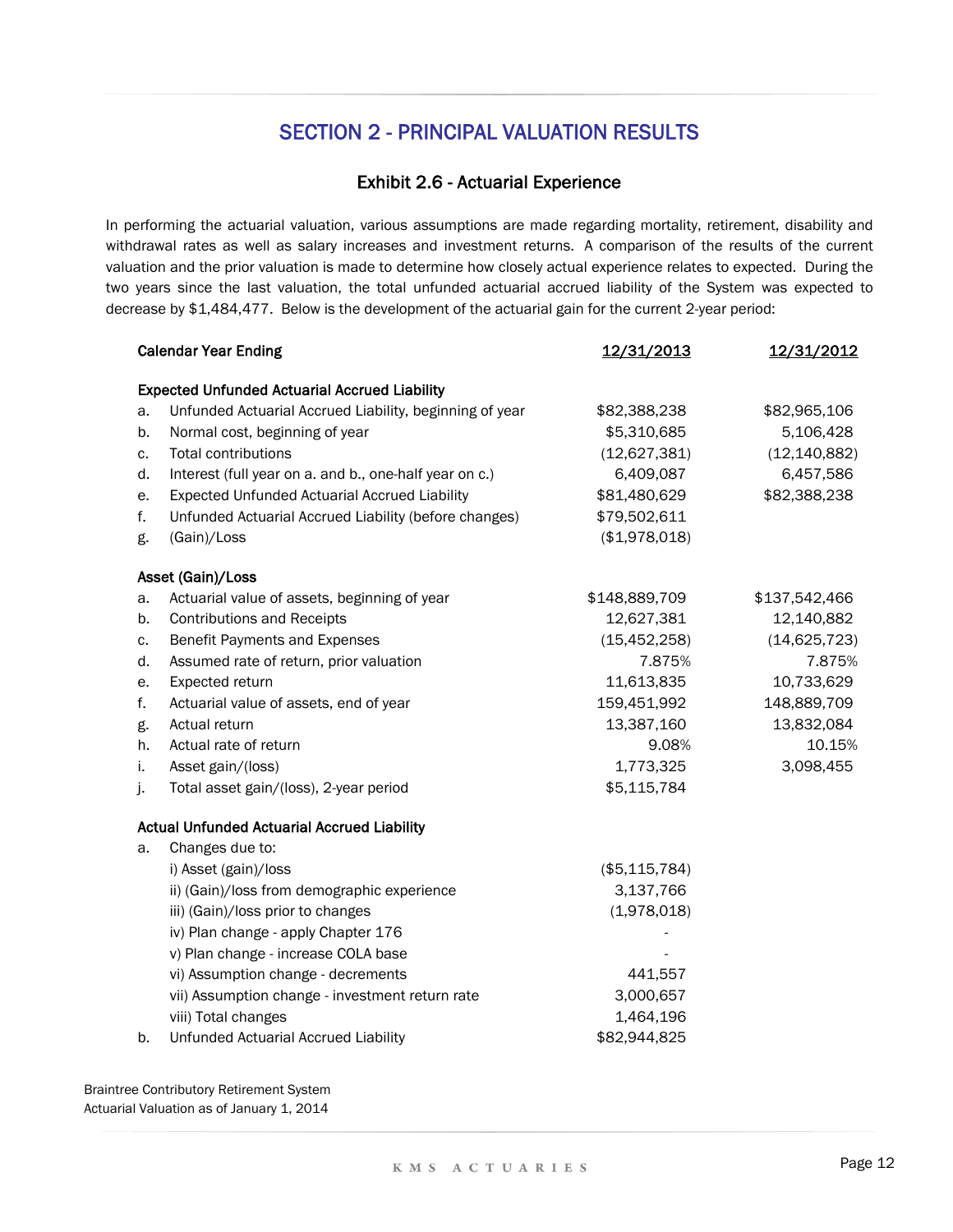#### Exhibit 3.1 - Annual Appropriations

The Annual Appropriation is determined in accordance with the requirements set forth in Sections 22D and 22F of Chapter 32 of the Massachusetts General Laws ("M.G.L."). The appropriation is comprised of the annual employer normal cost, amortization payments to pay the unfunded actuarial accrued liability and net 3(8)(c) transfers. Below are the details of the annual appropriation as of the current valuation.

#### **Amortization Payments**

| a. | Early Retirement Incentive (2002)<br>Fully Funded Year<br>Balance as of valuation date<br><b>Amortization Amount</b><br><b>Remaining Payment Period</b>                                      | 2019<br>\$46,766<br>\$10,799<br>5                         |  |
|----|----------------------------------------------------------------------------------------------------------------------------------------------------------------------------------------------|-----------------------------------------------------------|--|
| b. | Early Retirement Incentive (2003)<br>Fully Funded Year<br>Balance as of valuation date<br><b>Amortization Amount</b><br>Remaining Payment Period                                             | 2020<br>\$21,949<br>\$4,373<br>6                          |  |
| C. | Early Retirement Incentive (2010)<br><b>Fully Funded Year</b><br>Balance as of valuation date<br><b>Amortization Amount</b><br><b>Remaining Payment Period</b>                               | 2022<br>\$724,443<br>\$115,889<br>8                       |  |
| d. | Remaining Unfunded Actuarial Liability<br>Fully Funded Year<br>Balance as of valuation date<br><b>Amortization Amount</b><br><b>Remaining Payment Period</b><br>Balance as of valuation date | 2033<br>\$82,151,668<br>\$5,836,800<br>19<br>\$82,151,666 |  |
| е. | <b>Total Amortization Payments</b>                                                                                                                                                           | \$5,967,861                                               |  |
|    | <b>Normal Cost</b>                                                                                                                                                                           | \$2,385,896                                               |  |
|    | Net 3(8)(c) Transfers                                                                                                                                                                        | \$127,118                                                 |  |
|    | Total Appropriation as of January 1, 2014                                                                                                                                                    | \$8,480,875                                               |  |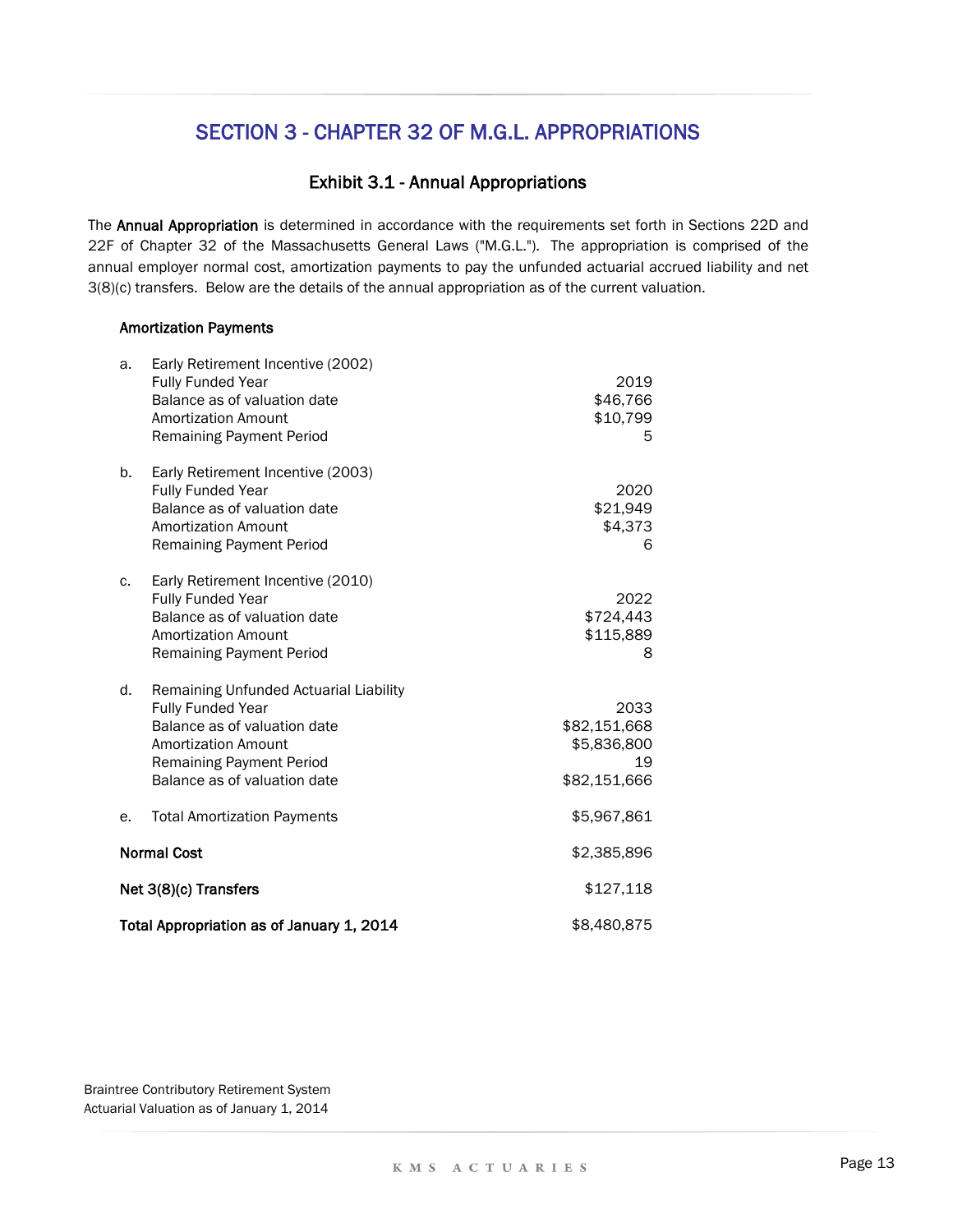Exhibits 3.2 and 3.3, are based on the assumptions below:

Exhibit 3.2:

- Employer Normal Cost is expected to increase 4% per year.
- The Unfunded Actuarial Accrued Liability ("UAL") is computed as of January 1 of each year assuming no future gains or losses.
- The Amortization Payment of UAL is to be paid over 19 years through 2033, with the increase in total appropriations limited to 4.5%.
- The Amortization Payments of the Early Retirement Incentive programs (ERI) are level amortizations of the UAL attributable to the ERI programs for 2002, 2003 and 2010 over 5 years, 6 years and 10 years, respectively.
- Net 3(8)(c) transfers are a level dollar amount based on the net transfers expected to be paid by the Braintree Contributory Retirement Board during the current year offset by the amount received during the same period.
- Total Employer Cost is the sum of the Employer Normal Cost, the Amortization Payments of the UAL and the ERI programs and the Net 3(8)(c) Transfers, all computed as of January 1 of each year and adjusted for annual payments made on July 1.
- For fiscal year 2015, we show the actual appropriation developed under the previous funding schedule of \$8,393,425.

Exhibit 3.3:

- Expected benefit payments include payments expected to be made to retired members, beneficiaries, disabled members and active members expected to retire. In addition, expected benefit payments include distribution of the annuity savings fund attributed to inactive members.
- Benefit payments exclude cost-of-living increases granted to members in pay status between 1982 and 1997. In addition, benefit payments are as expected for the first ten years of the forecast, then increase by the greater of 4.50% per year thereafter or the expected future payments for the current population projected by our computer model.
- Calendar year cash flow entries are developed as of each January 1.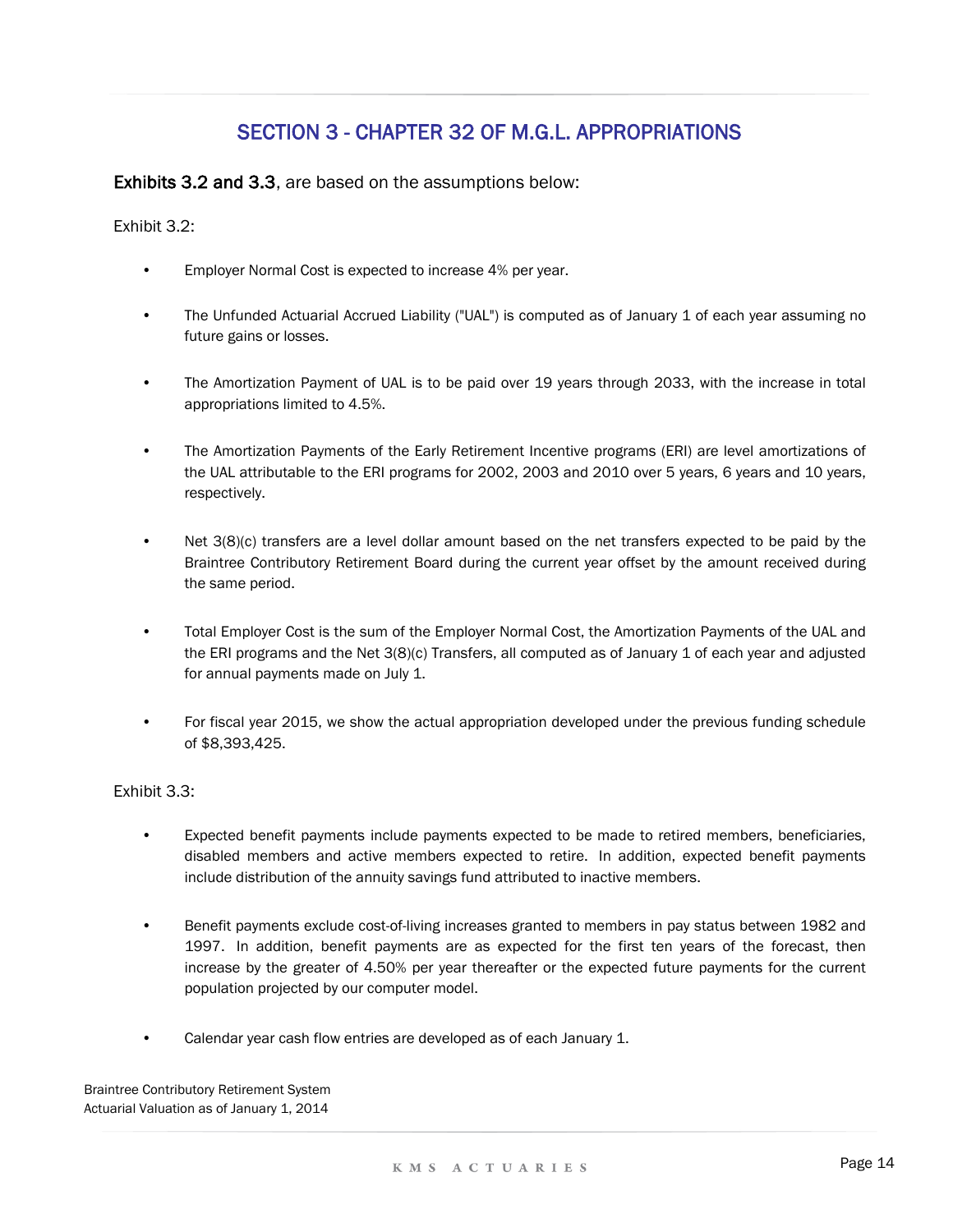### Exhibit 3.2 - 30-Year Forecast of Annual Appropriations

| Fiscal |             | Amortization | Amortization | Amortization | Amortization |               |                       | Increase   |
|--------|-------------|--------------|--------------|--------------|--------------|---------------|-----------------------|------------|
| Year   | Employer    | Payment of   | Payment of   | Payment of   | Payment of   | Net $3(8)(c)$ | <b>Total Employer</b> | over Prior |
| Ending | Normal Cost | <b>UAL</b>   | ERI 2002     | ERI 2003     | ERI 2010     | Transfers     | Cost                  | Year       |
| 2015   | \$2,476,624 | \$5,648,804  | \$11,210     | \$4,539      | \$120,296    | \$131,952     | \$8,393,425           |            |
| 2016   | 2,575,690   | 5,927,442    | 11,210       | 4,539        | 120,296      | 131,952       | 8,771,129             | 4.50%      |
| 2017   | 2,678,718   | 6,219,116    | 11,210       | 4,539        | 120,296      | 131,952       | 9,165,831             | 4.50%      |
| 2018   | 2,785,866   | 6,524,429    | 11,210       | 4,539        | 120,296      | 131,952       | 9,578,292             | 4.50%      |
| 2019   | 2,897,302   | 6,844,017    | 11,210       | 4,539        | 120,296      | 131,952       | 10,009,316            | 4.50%      |
| 2020   | 3,013,193   | 7,189,755    |              | 4,539        | 120,296      | 131,952       | 10,459,735            | 4.50%      |
| 2021   | 3,133,721   | 7,544,454    |              |              | 120,296      | 131,952       | 10,930,423            | 4.50%      |
| 2022   | 3,259,070   | 7,910,974    |              |              | 120,296      | 131,952       | 11,422,292            | 4.50%      |
| 2023   | 3,389,433   | 8,414,910    |              |              |              | 131,952       | 11,936,295            | 4.50%      |
| 2024   | 3,525,011   | 8,816,466    |              |              |              | 131,952       | 12,473,429            | 4.50%      |
| 2025   | 3,666,011   | 9,236,769    |              |              |              | 131,952       | 13,034,732            | 4.50%      |
| 2026   | 3,812,652   | 9,676,691    |              |              |              | 131,952       | 13,621,295            | 4.50%      |
| 2027   | 3,965,160   | 10,137,143   |              |              |              | 131,952       | 14,234,255            | 4.50%      |
| 2028   | 4,123,766   | 10,602,395   |              |              |              | 131,952       | 14,858,113            | 4.38%      |
| 2029   | 4,288,717   | 11,026,491   |              |              |              | 131,952       | 15,447,160            | 3.96%      |
| 2030   | 4,460,266   | 11,467,550   |              |              |              | 131,952       | 16,059,768            | 3.97%      |
| 2031   | 4,638,676   | 11,926,253   |              |              |              | 131,952       | 16,696,881            | 3.97%      |
| 2032   | 4,824,222   | 12,403,302   |              |              |              | 131,952       | 17,359,476            | 3.97%      |
| 2033   | 5,017,191   | 12,899,436   |              |              |              | 131,952       | 18,048,579            | 3.97%      |
| 2034   | 5,217,879   |              |              |              |              | 131,952       | 5,349,831             | $-70.36%$  |
| 2035   | 5,426,593   |              |              |              |              | 131,952       | 5,558,545             | 3.90%      |
| 2036   | 5,643,656   |              |              |              |              | 131,952       | 5,775,608             | 3.91%      |
| 2037   | 5,869,403   |              |              |              |              | 131,952       | 6,001,355             | 3.91%      |
| 2038   | 6,104,180   |              |              |              |              | 131,952       | 6,236,132             | 3.91%      |
| 2039   | 6,348,346   |              |              |              |              | 131,952       | 6,480,298             | 3.92%      |
| 2040   | 6,602,281   |              |              |              |              | 131,952       | 6,734,233             | 3.92%      |
| 2041   | 6,866,372   |              |              |              |              | 131,952       | 6,998,324             | 3.92%      |
| 2042   | 7,141,027   |              |              |              |              | 131,952       | 7,272,979             | 3.92%      |
| 2043   | 7,426,667   |              |              |              |              | 131,952       | 7,558,619             | 3.93%      |
| 2044   | 7,723,733   |              |              |              |              | 131,952       | 7,855,685             | 3.93%      |
|        |             |              |              |              |              |               |                       |            |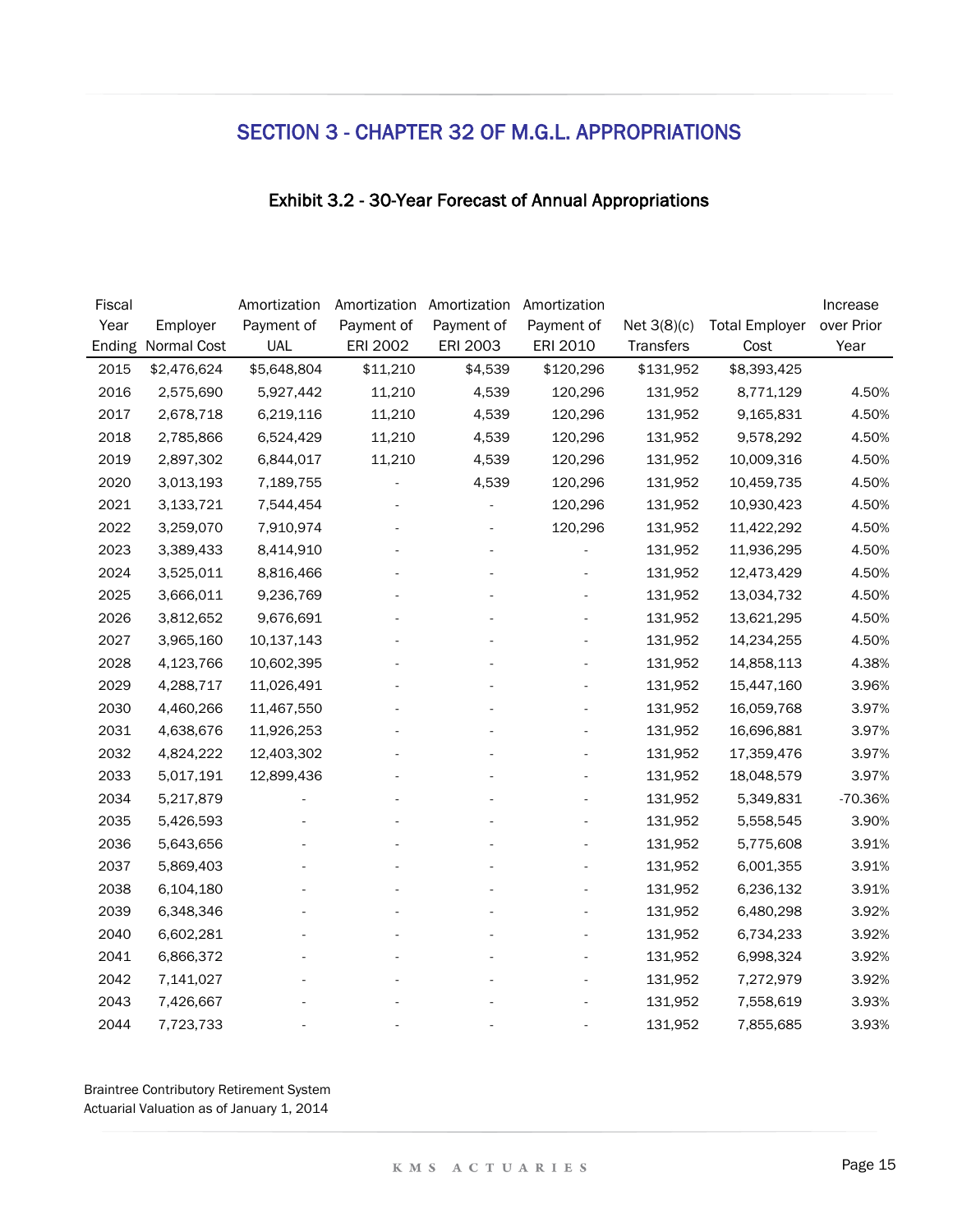| Calendar |               |                         | Employee      | Employer      | Investment   |               |
|----------|---------------|-------------------------|---------------|---------------|--------------|---------------|
| Year     | Assets, BOY   | <b>Benefit Payments</b> | Contributions | Contributions | Return       | Assets, EOY   |
| 2014     | \$165,581,123 | \$16,251,575            | \$3,554,304   | \$8,085,941   | \$13,104,907 | \$174,074,699 |
| 2015     | 174,074,699   | 15,770,906              | 3,696,476     | 8,449,808     | 13,821,004   | 184,271,081   |
| 2016     | 184,271,081   | 16,340,145              | 3,844,335     | 8,830,050     | 14,630,093   | 195,235,414   |
| 2017     | 195,235,414   | 16,953,925              | 3,998,108     | 9,227,402     | 15,498,757   | 207,005,756   |
| 2018     | 207,005,756   | 17,695,690              | 4,158,032     | 9,642,635     | 16,426,790   | 219,537,523   |
| 2019     | 219,537,523   | 18,501,058              | 4,324,353     | 10,076,554    | 17,413,312   | 232,850,684   |
| 2020     | 232,850,684   | 19,387,202              | 4,497,327     | 10,529,999    | 18,459,292   | 246,950,100   |
| 2021     | 246,950,100   | 20,301,883              | 4,677,220     | 11,003,849    | 19,567,218   | 261,896,504   |
| 2022     | 261,896,504   | 21,271,508              | 4,864,309     | 11,499,022    | 20,740,866   | 277,729,193   |
| 2023     | 277,729,193   | 22,256,968              | 5,058,881     | 12,016,478    | 21,984,895   | 294,532,479   |
| 2024     | 294,532,479   | 23,258,532              | 5,261,236     | 12,557,219    | 23,305,929   | 312,398,331   |
| 2025     | 312,398,331   | 24,305,166              | 5,471,685     | 13,122,294    | 24,710,079   | 331,397,223   |
| 2026     | 331,397,223   | 25,398,898              | 5,690,552     | 13,712,798    | 26,202,837   | 351,604,512   |
| 2027     | 351,604,512   | 26,541,848              | 5,918,174     | 14,313,802    | 27,788,831   | 373,083,471   |
| 2028     | 373,083,471   | 27,736,231              | 6,154,901     | 14,881,270    | 29,469,493   | 395,852,904   |
| 2029     | 395,852,904   | 28,984,361              | 6,401,097     | 15,471,435    | 31,250,577   | 419,991,652   |
| 2030     | 419,991,652   | 30,288,657              | 6,657,141     | 16,085,209    | 33,138,200   | 445,583,545   |
| 2031     | 445,583,545   | 31,651,647              | 6,923,427     | 16,723,531    | 35,138,863   | 472,717,719   |
| 2032     | 472,717,719   | 33,075,971              | 7,200,364     | 17,387,389    | 37,259,480   | 501,488,981   |
| 2033     | 501,488,981   | 34,564,390              | 7,488,379     | 5,153,845     | 38,505,798   | 518,072,613   |
| 2034     | 518,072,613   | 36,119,788              | 7,787,914     | 5,354,914     | 39,769,555   | 534,865,208   |
| 2035     | 534,865,208   | 37,745,178              | 8,099,431     | 5,564,025     | 41,048,346   | 551,831,832   |
| 2036     | 551,831,832   | 39,443,711              | 8,423,408     | 5,781,502     | 42,339,404   | 568,932,435   |
| 2037     | 568,932,435   | 41,218,678              | 8,760,344     | 6,007,678     | 43,639,562   | 586,121,341   |
| 2038     | 586,121,341   | 43,073,519              | 9,110,758     | 6,242,900     | 44,945,214   | 603,346,694   |
| 2039     | 603,346,694   | 45,011,827              | 9,475,188     | 6,487,532     | 46,252,271   | 620,549,858   |
| 2040     | 620,549,858   | 47,037,359              | 9,854,196     | 6,741,948     | 47,556,118   | 637,664,761   |
| 2041     | 637,664,761   | 49,154,040              | 10,248,364    | 7,006,541     | 48,851,555   | 654,617,181   |
| 2042     | 654,617,181   | 51,365,972              | 10,658,299    | 7,281,717     | 50,132,751   | 671,323,976   |
| 2043     | 671,323,976   | 53,677,441              | 11,084,631    | 7,567,901     | 51,393,179   | 687,692,246   |

### Exhibit 3.3 - 30-Year Forecast of Cash Flow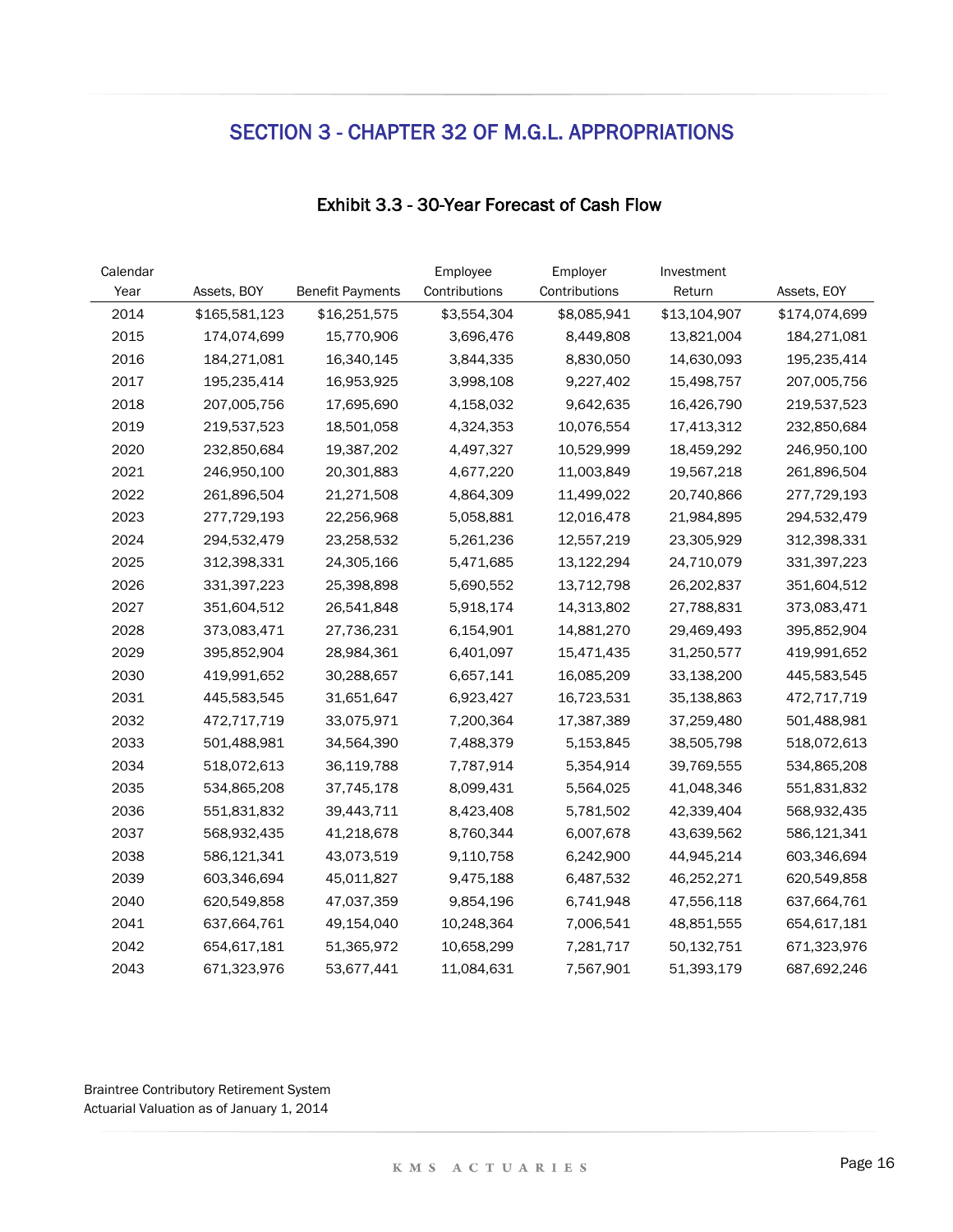### SECTION 4 - REQUIRED DISCLOSURES

The Governmental Accounting Standards Board (GASB) requires certain disclosures of pension liabilities for public employer financial statements in accordance with Statement Numbers 25 and 27. Footnote disclosures required by GASB Statement Numbers 25 and 27 include a description of the Plan, a summary of significant accounting policies and information about contributions, legally required reserves and investment concentrations. The Annual Required Contribution (ARC) shown is for the fiscal year beginning the following July 1.

Below is the required disclosure information:

| <b>Valuation Date</b>                                      | 1/1/2014      | 1/1/2012      |
|------------------------------------------------------------|---------------|---------------|
| 1. Actuarial Accrued Liability                             | \$242,396,817 | \$220,507,572 |
| 2. Actuarial Value of Assets                               | 159,451,992   | 137,542,466   |
| 3. Unfunded Actuarial Accrued Liability (UAAL)             | \$82,944,825  | \$82,965,106  |
| 4. Funded Ratio = $2 \div 1$ .                             | 65.8%         | 62.4%         |
| 5. Covered Payroll                                         | \$38,444,353  | \$36,452,974  |
| 6. UAAL as a Percentage of Covered Payroll = $3. \div 5$ . | 215.8%        | 227.6%        |
| 7. Annual Required Contribution (ARC)                      | \$8,393,425   | \$7,560,687   |
| 8. Net Pension Obligation                                  | \$0           | \$0           |

### Schedule of Funding Progress

|                  |               |             |            |               |                        | UAAL as a     |
|------------------|---------------|-------------|------------|---------------|------------------------|---------------|
|                  | Actuarial     | Actuarial   |            |               |                        | Percentage    |
| Actuarial        | Value of      | Accrued     | Unfunded   | <b>Funded</b> |                        | of Covered    |
| <b>Valuation</b> | <b>Assets</b> | Liability   | AAL (UAAL) | Ratio         | <b>Covered Payroll</b> | Payroll       |
| Date             | (a)           | (b)         | $(b-a)$    | (a/b)         | (c)                    | $((b-a) / c)$ |
| 1/1/2014         | 159,451,992   | 242,396,817 | 82,944,825 | 65.8%         | 38,444,353             | 215.8%        |
| 1/1/2012         | 137,542,466   | 220,507,572 | 82,965,106 | 62.4%         | 36,452,974             | 227.6%        |
| 1/1/2010         | 137,153,350   | 202,776,702 | 65,623,352 | 67.6%         | 35,050,919             | 187.2%        |
| 1/1/2008         | 141,345,518   | 189,265,970 | 47.920.452 | 74.7%         | 33,893,980             | 141.4%        |
| 1/1/2006         | 119,721,733   | 167,313,371 | 47,591,638 | 71.6%         | 30,860,696             | 154.2%        |
| 1/1/2004         | 103.345.000   | 151.324.000 | 47.979.000 | 68.3%         | 29.450.000             | 162.9%        |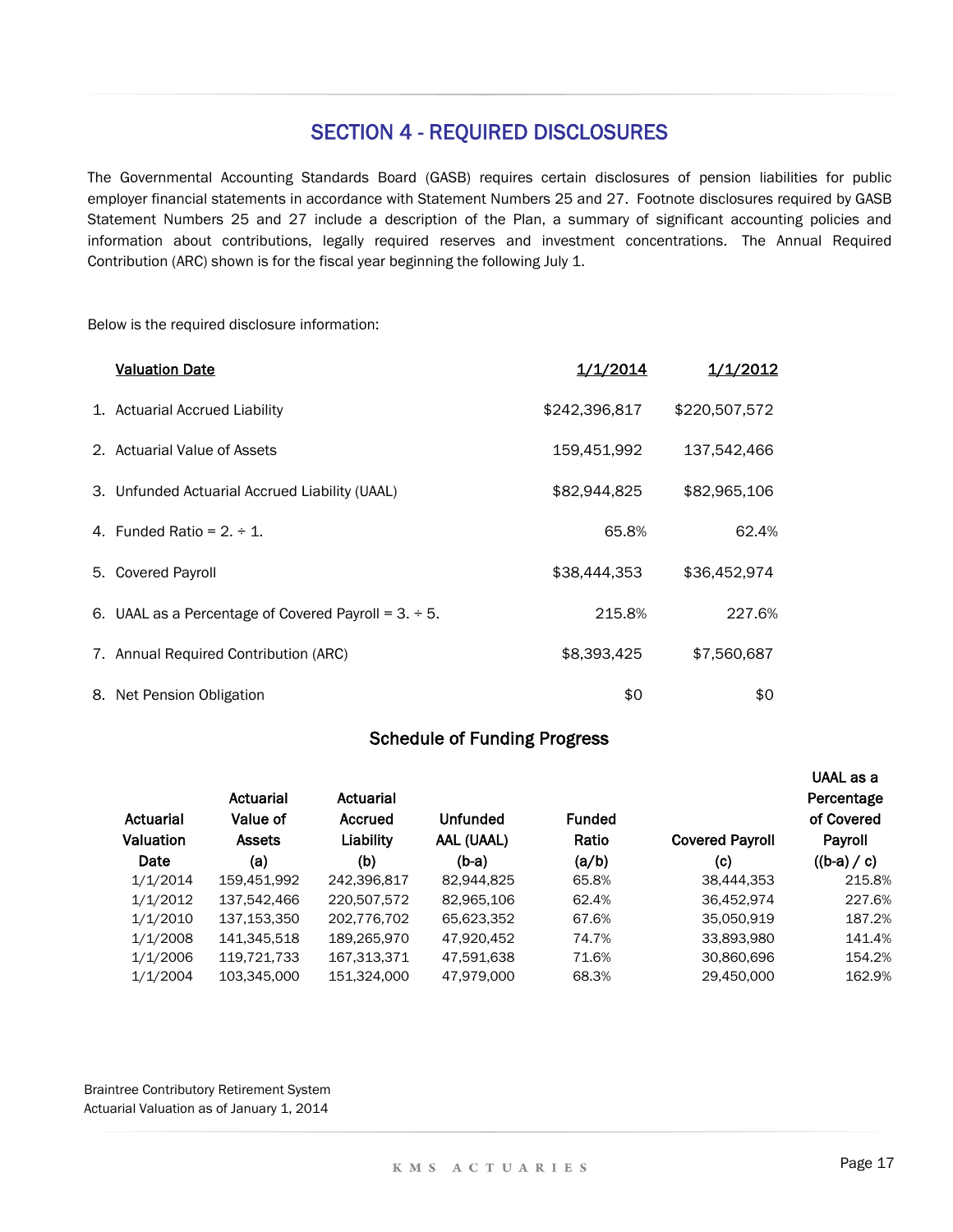# SECTION 4 - REQUIRED DISCLOSURES

The most recent actuarial valuation of the System was prepared by KMS Actuaries, LLC as of January 1, 2014.

| The normal cost for employees on that date was:<br>The normal cost for the employer was:                                                                                                                                  | \$3,554,304<br>\$2,385,896 | 9.2% of payroll<br>6.2% of payroll                                             |
|---------------------------------------------------------------------------------------------------------------------------------------------------------------------------------------------------------------------------|----------------------------|--------------------------------------------------------------------------------|
| The actuarial liability for active members was:<br>The actuarial liability for retired and inactive members was:<br>Total actuarial liability:<br>System assets as of that date:<br>Unfunded actuarial accrued liability: |                            | \$109,988,638<br>132,408,179<br>\$242,396,817<br>\$159,451,992<br>\$82,944,825 |
| The ratio of System assets to total actuarial accrued liability was:                                                                                                                                                      |                            | 65.8%                                                                          |
| The principal actuarial assumptions used in the valuation are as follows:                                                                                                                                                 |                            |                                                                                |
| Investment Return:<br>Rate of Salary Increase:                                                                                                                                                                            |                            | 7.75%<br>4% per year                                                           |

#### Schedule of Funding Progress

| Actuarial<br>Valuation<br>Date | <b>Actuarial Value</b><br>of Assets<br>(a) | Actuarial<br>Accrued<br>Liability<br>(b) | <b>Unfunded AAL</b><br>(UAAL)<br>(b-<br>a) | <b>Funded</b><br>Ratio<br>(a/b) | Covered<br>Payroll<br>(c) | UAAL as a<br>Percentage of<br>Covered<br>Payroll<br>$((b-a) / c)$ |
|--------------------------------|--------------------------------------------|------------------------------------------|--------------------------------------------|---------------------------------|---------------------------|-------------------------------------------------------------------|
| 1/1/2014                       | 159.451.992                                | 242,396,817                              | 82,944,825                                 | 65.8%                           | 38,444,353                | 215.8%                                                            |
| 1/1/2012                       | 137,542,466                                | 220,507,572                              | 82,965,106                                 | 62.4%                           | 36,452,974                | 227.6%                                                            |
| 1/1/2010                       | 137,153,350                                | 202,776,702                              | 65.623.352                                 | 67.6%                           | 35,050,919                | 187.2%                                                            |
| 1/1/2008                       | 141.345.518                                | 189.265.970                              | 47,920,452                                 | 74.7%                           | 33,893,980                | 141.4%                                                            |
| 1/1/2006                       | 119.721.733                                | 167,313,371                              | 47.591.638                                 | 71.6%                           | 30,860,696                | 154.2%                                                            |
| 1/1/2004                       | 103.345.000                                | 151,324,000                              | 47.979.000                                 | 68.3%                           | 29,450,000                | 162.9%                                                            |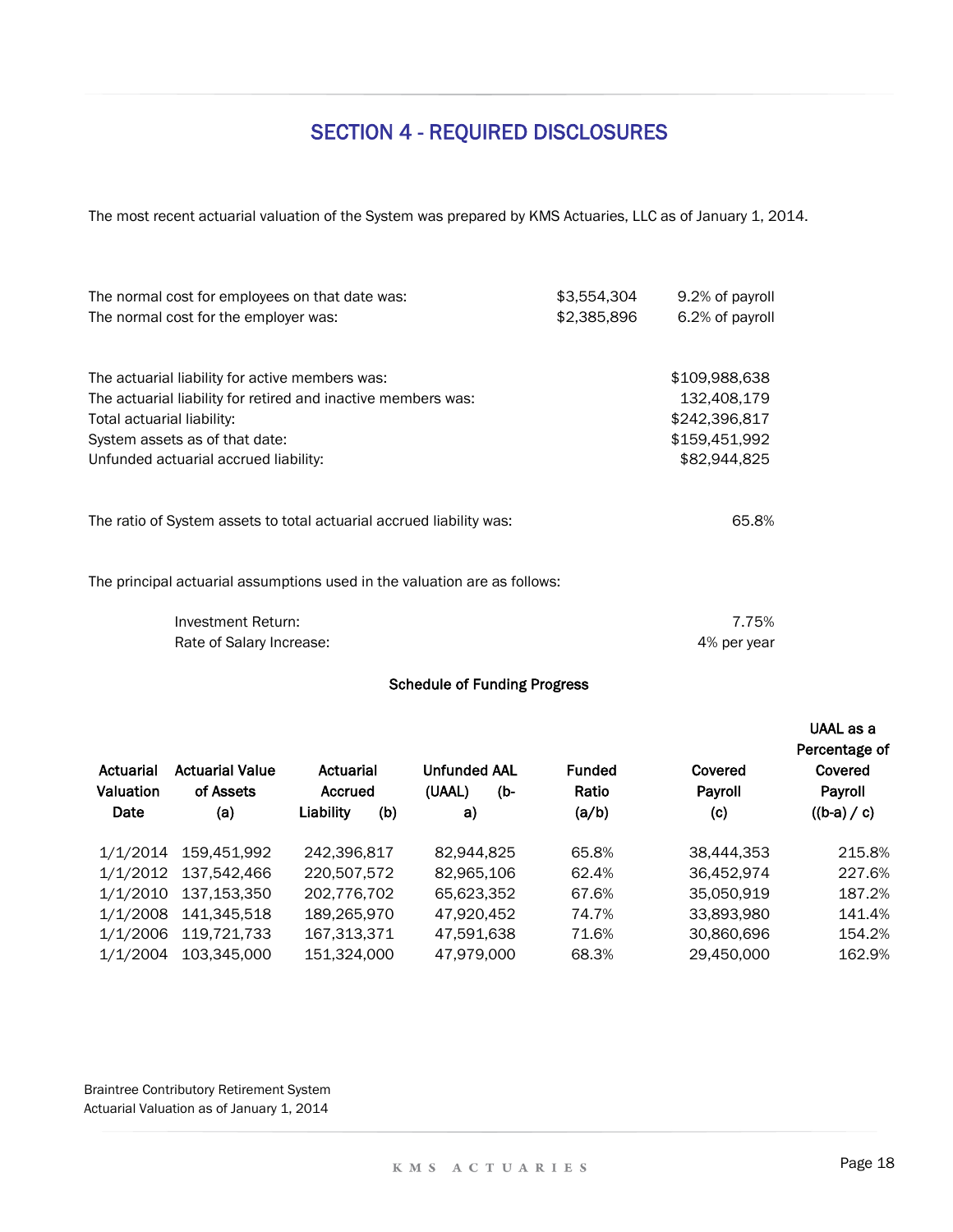| Administration              |                                                                | There are 105 contributory retirement systems for public employees in Massachusetts. Each<br>system is governed by a retirement board and all boards, although operating independently,<br>are governed by Chapter 32 of the Massachusetts General Laws and other applicable<br>statutes. This law in general provides uniform benefits, uniform contribution requirements<br>and a uniform accounting and funds structure for all systems. |  |  |
|-----------------------------|----------------------------------------------------------------|---------------------------------------------------------------------------------------------------------------------------------------------------------------------------------------------------------------------------------------------------------------------------------------------------------------------------------------------------------------------------------------------------------------------------------------------|--|--|
| Participation               | for certain elected officials.                                 | Participation is mandatory for all full-time employees. Eligibility with respect to part-time,<br>provisional, temporary, seasonal or intermittent employment is governed by regulations<br>promulgated by the local retirement board, and approved by PERAC. Membership is optional                                                                                                                                                        |  |  |
|                             | There are four classes of membership in the Retirement System: |                                                                                                                                                                                                                                                                                                                                                                                                                                             |  |  |
|                             | Group 1:                                                       | General employees, including clerical, administrative, technical<br>and all other employees not otherwise classified.                                                                                                                                                                                                                                                                                                                       |  |  |
|                             | Group 2:                                                       | Certain specified hazardous duty positions.                                                                                                                                                                                                                                                                                                                                                                                                 |  |  |
|                             | Group 3:                                                       | State police officers and inspectors.                                                                                                                                                                                                                                                                                                                                                                                                       |  |  |
|                             | Group 4:                                                       | Local police officers, firefighters and other specified hazardous<br>positions.                                                                                                                                                                                                                                                                                                                                                             |  |  |
|                             |                                                                | For members in more than one group, participation will be proportional.                                                                                                                                                                                                                                                                                                                                                                     |  |  |
| <b>Member Contributions</b> |                                                                | Member contributions vary depending on the most recent date of membership:                                                                                                                                                                                                                                                                                                                                                                  |  |  |
|                             | Prior to 1975:                                                 | 5% of Salary                                                                                                                                                                                                                                                                                                                                                                                                                                |  |  |
|                             | 1975 - 1983:                                                   | 7% of Salary                                                                                                                                                                                                                                                                                                                                                                                                                                |  |  |
|                             | 1984 - June 30, 1996:                                          | 8% of Salary                                                                                                                                                                                                                                                                                                                                                                                                                                |  |  |
|                             | July 1, 1996 - present:                                        | 9% of Salary                                                                                                                                                                                                                                                                                                                                                                                                                                |  |  |
|                             | 1979 - present:                                                | An additional 2% of Salary in excess of<br>\$30,000.                                                                                                                                                                                                                                                                                                                                                                                        |  |  |
|                             | Group 1 members hired<br>on or after April 2, 2012:            | 6% of Salary with 30 or more years of<br>creditable service.                                                                                                                                                                                                                                                                                                                                                                                |  |  |
| Rate of Interest            | institutions.                                                  | Interest on regular deductions made after January 1, 1984 is a rate established by PERAC in<br>consultation with the Commissioner of Banks. The rate is obtained from the average rates<br>paid on individual savings accounts by a representative sample of at least ten financial                                                                                                                                                         |  |  |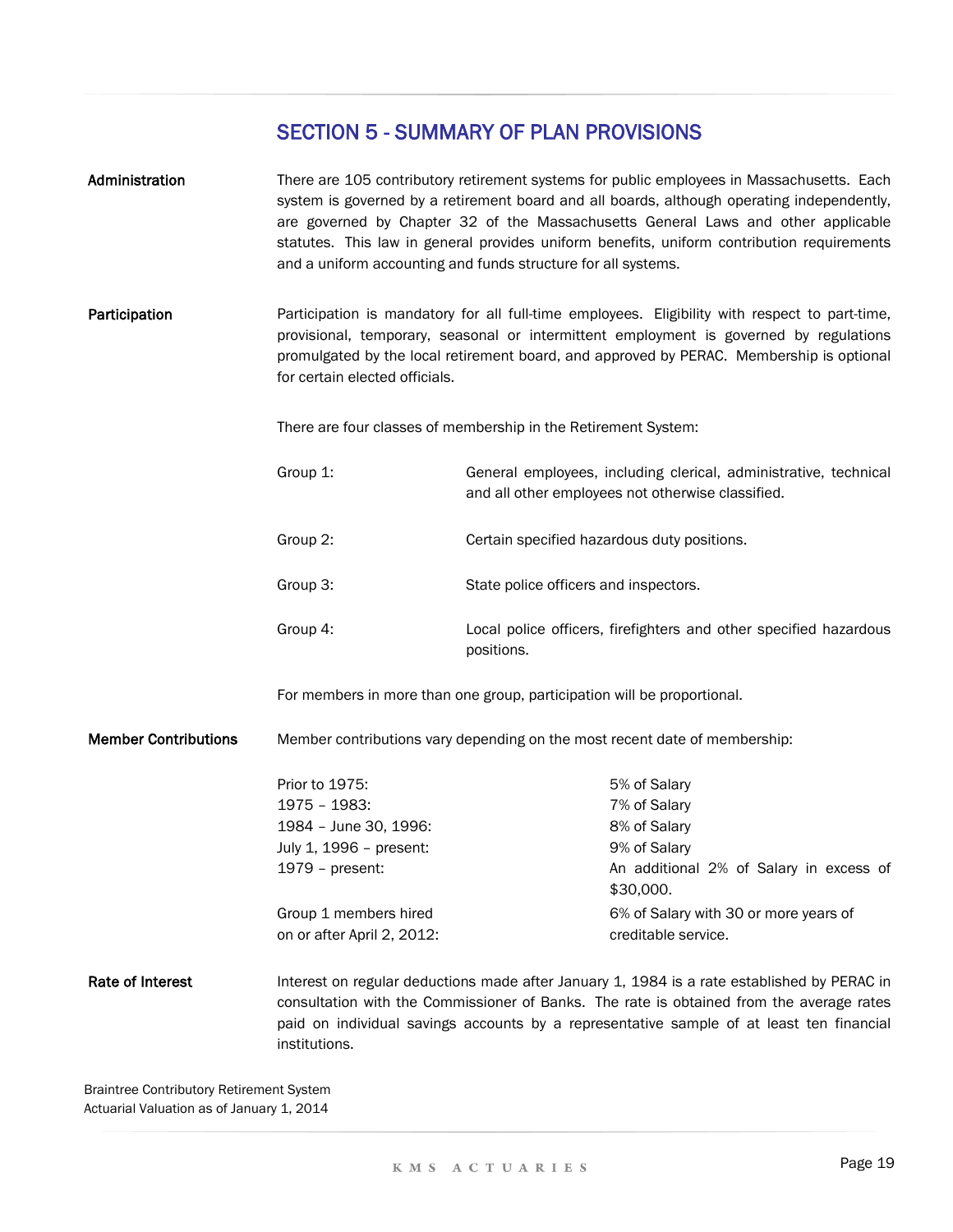- Retirement Age **Salary** Average Salary Creditable Service Benefit Rate Membership on or after April 2, 2012: Average annual rate of regular compensation received during the five consecutive years that produce the highest average, or, if greater, during the last five years (whether or not consecutive) preceding retirement. The mandatory retirement age for some Group 2 and Group 4 members is age 65. Most Group 2 and Group 4 members may remain in service after reaching age 65. Group 4 members who are employed in certain public safety positions are required to retire at age 65. There is no mandatory retirement age for members in Group 1. Gross regular compensation. This does not include bonuses, overtime, severance pay, unused sick leave credit or other similar compensation. Membership before April 2, 2012: Average annual rate of regular compensation received during the three consecutive years that produce the highest average, or, if greater, during the last three years (whether or not consecutive) preceding retirement. The period during which a member contributes to the retirement system plus certain periods of military service and "purchased" service. The benefit rate varies with the member's retirement age, Group, membership date and years
- of creditable service at retirement. Each year a member retires prior to the age at which the 2.5% maximum benefit rate applies, a reduction is applied to each year of age under the maximum age. The maximum age and reduction for each Group and membership date is as follows:

|                                                 |                                                                                      | Group 1 | Group <sub>2</sub> | <u>Group 4</u> |
|-------------------------------------------------|--------------------------------------------------------------------------------------|---------|--------------------|----------------|
|                                                 | 2.5% for Membership<br>before April 2, 2012:                                         |         |                    |                |
|                                                 | Maximum age:                                                                         | 65      | 60                 | 55             |
|                                                 | Reduction:                                                                           | 0.1%    | 0.1%               | 0.1%           |
|                                                 | 2.5% for Membership on or<br>after April 2, 2012 (less<br>than 30 years of service): |         |                    |                |
|                                                 | Maximum age:                                                                         | 67      | 62                 | 57             |
|                                                 | Reduction:                                                                           | 0.15%   | 0.15%              | 0.15%          |
|                                                 | 2.5% for Membership on or<br>after April 2, 2012 (30+<br>years of service):          |         |                    |                |
|                                                 | Maximum age:                                                                         | 67      | 62                 | 57             |
|                                                 | Reduction:                                                                           | 0.125%  | 0.125%             | 0.125%         |
| <b>Braintree Contributory Retirement System</b> |                                                                                      |         |                    |                |
| Actuarial Valuation as of January 1, 2014       |                                                                                      |         |                    |                |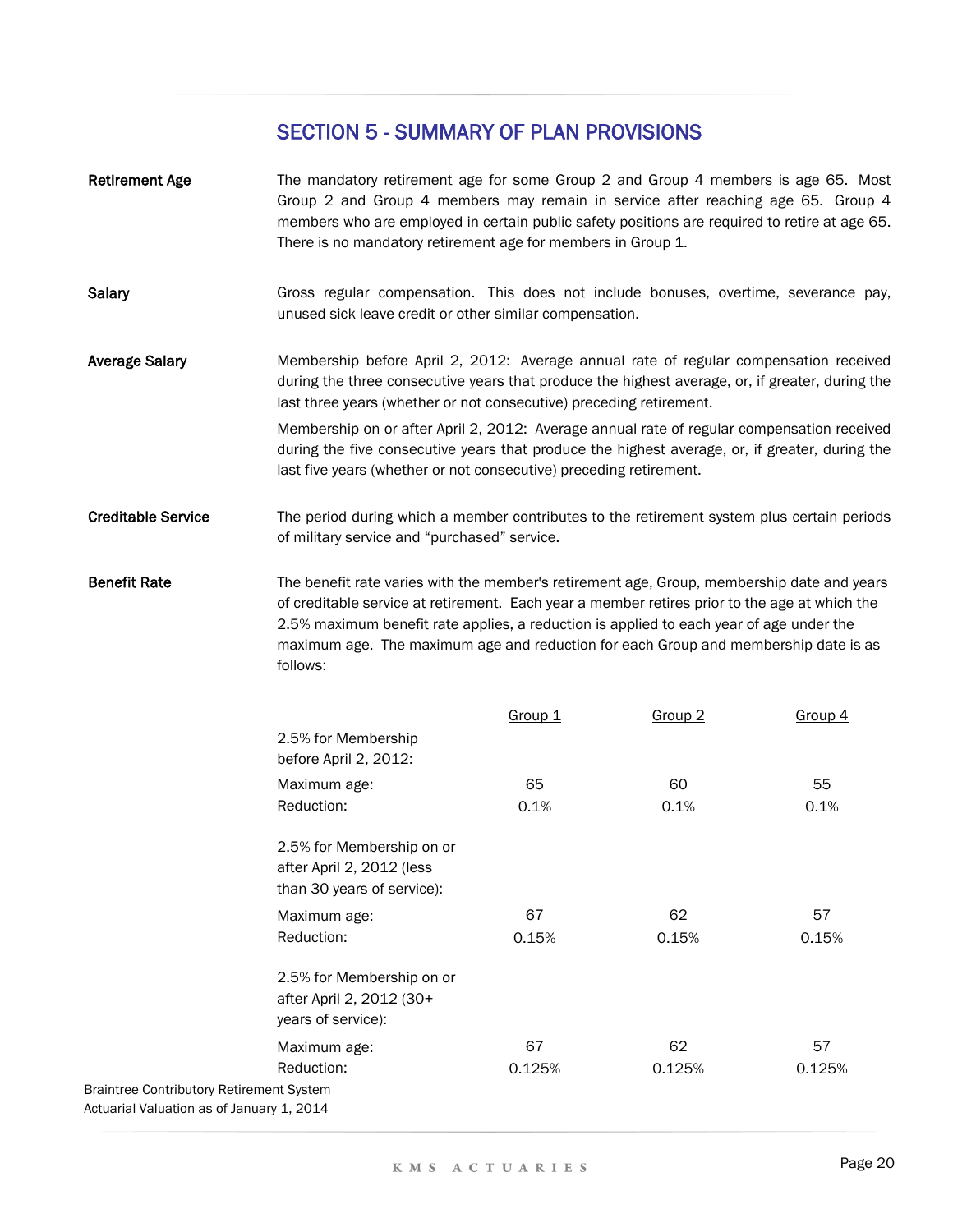| Superannuation<br>Retirement | Eligibility if membership<br>before April 2, 2012:      | • completion of 20 years of Creditable Service, or<br>• attainment of age 55 if hired prior to 1978, or<br>• attainment of age 55 with 10 years of Creditable Service, if hired<br>after 1978.                                                                   |
|------------------------------|---------------------------------------------------------|------------------------------------------------------------------------------------------------------------------------------------------------------------------------------------------------------------------------------------------------------------------|
|                              | Eligibility if membership<br>on or after April 2, 2012: | • attainment of age 60 with 10 years of Creditable Service if<br>classified in Group 1<br>• attainment of age 55 with 10 years of Creditable Service if<br>classified in Group 2<br>• attainment of age 55 if hired prior to 1978 or if classified in<br>Group 4 |
|                              | <b>Benefit Amount</b>                                   | Product of the member's Benefit Rate, Average Salary and<br>Creditable Service.                                                                                                                                                                                  |
|                              | Maximum Benefit                                         | 80% of the member's Average Salary.                                                                                                                                                                                                                              |
|                              | Veteran's Benefit                                       | Additional benefit of \$15 per year of Creditable Service, up to a<br>maximum of \$300.                                                                                                                                                                          |
| <b>Deferred Vested</b>       | Eligibility                                             | • completion of ten or more years of Creditable Service.<br>• elected officials hired prior to 1978, completion of six years of<br>Creditable Service.                                                                                                           |
|                              | <b>Benefit Amount</b>                                   | Accrued benefit payable commencing at age 55, or the<br>completion of 20 years of Creditable Service, or may be deferred<br>until later at the participant's option.                                                                                             |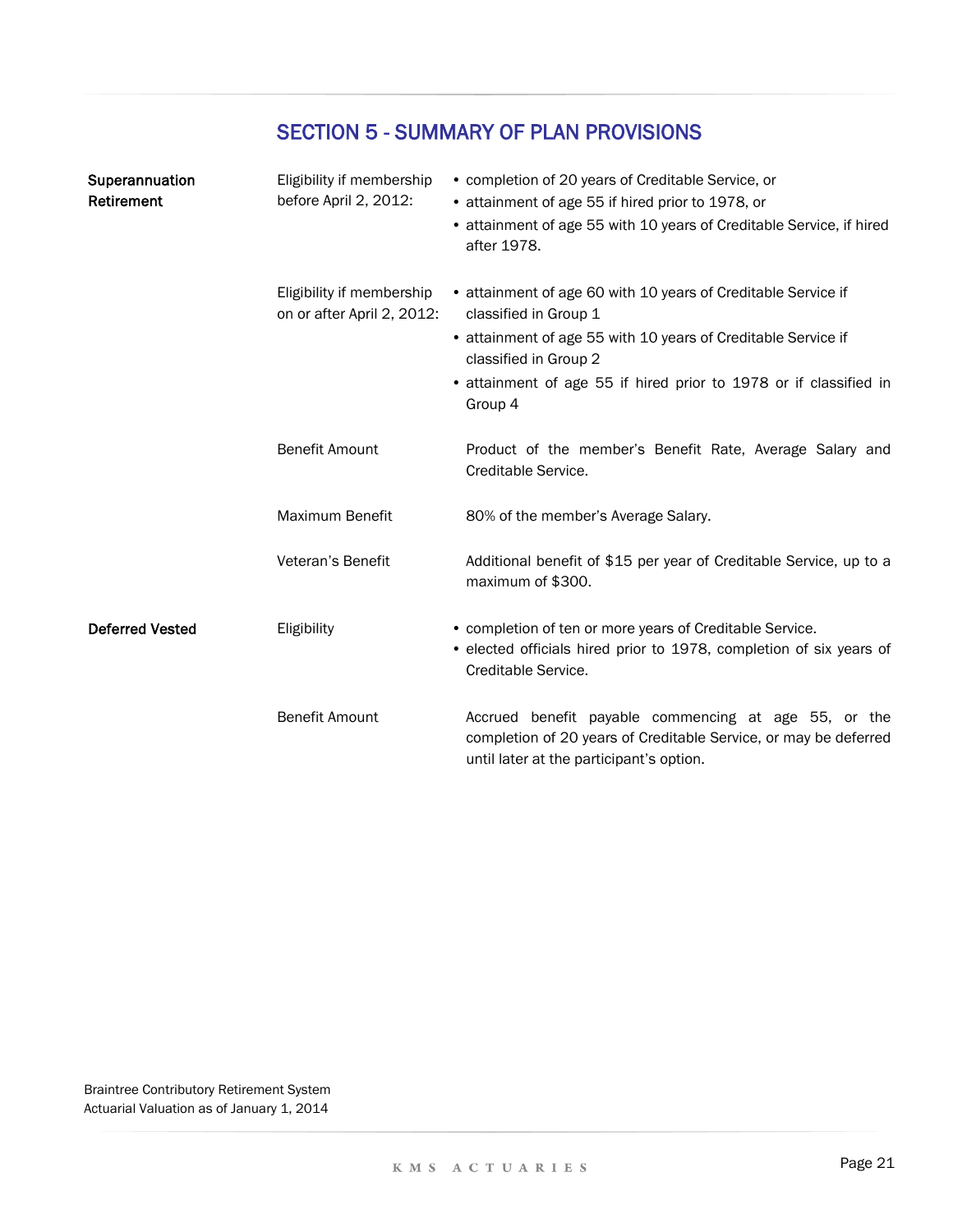| Withdrawal of<br>Contributions             |                                                                                           | Contributions<br>withdrawn<br>termination<br>of<br>may<br>be<br>upon<br>employment.                                                                                                                                                                                                                                                                             |
|--------------------------------------------|-------------------------------------------------------------------------------------------|-----------------------------------------------------------------------------------------------------------------------------------------------------------------------------------------------------------------------------------------------------------------------------------------------------------------------------------------------------------------|
|                                            |                                                                                           | • Members who voluntarily terminate with at least ten years of<br>creditable service will receive 100% of the regular interest that<br>has accrued to the Annuity Savings Account.                                                                                                                                                                              |
|                                            |                                                                                           | • Members who voluntarily terminate with fewer than ten years of<br>creditable service will receive interest on the Annuity Savings<br>Account at the annual rate of 3%.                                                                                                                                                                                        |
| <b>Ordinary Disability</b><br>Retirement   | Eligibility                                                                               | Non-job related disability after completion of ten years of<br>Creditable Service.                                                                                                                                                                                                                                                                              |
|                                            | Benefit Amount for Group<br>1 membership before<br>April 2, 2012 or Group 2<br>or Group 4 | Superannuation benefit determined as if the member is age 55,<br>up to a maximum of 80% of Average Salary over three years. If<br>the member is a veteran, 50% of final rate of salary (final year)<br>plus an annuity based on the accumulated<br>member<br>contributions plus credited interest, up to a maximum of 80% of<br>Average Salary over five years. |
|                                            | Benefit Amount for Group<br>1 membership on or after<br>April 2, 2012                     | Superannuation benefit determined as if the member is age 60,<br>up to a maximum of 80% of Average Salary over three years. If<br>the member is a veteran, 50% of final rate of salary (final year)<br>plus an annuity based on the accumulated<br>member<br>contributions plus credited interest, up to a maximum of 80% of<br>Average Salary over five years. |
| <b>Accidental Disability</b><br>Retirement | Eligibility                                                                               | Disabled as a result of an accident in the performance of duties.<br>There is no minimum age or service requirement.                                                                                                                                                                                                                                            |
|                                            | <b>Benefit Amount</b>                                                                     | 72% of Salary plus an annuity based on accumulated member<br>contributions plus credited interest.                                                                                                                                                                                                                                                              |
|                                            | Maximum Benefit                                                                           | 100% of Salary if hired before January 1, 1988, otherwise 75%<br>of Salary.                                                                                                                                                                                                                                                                                     |
|                                            | Veteran's Benefit                                                                         | Additional allowance of \$15 per year of Creditable Service, up to<br>a maximum of \$300.                                                                                                                                                                                                                                                                       |
|                                            | <b>Supplemental Dependent</b>                                                             | Additional allowance of \$415 per year for each child.                                                                                                                                                                                                                                                                                                          |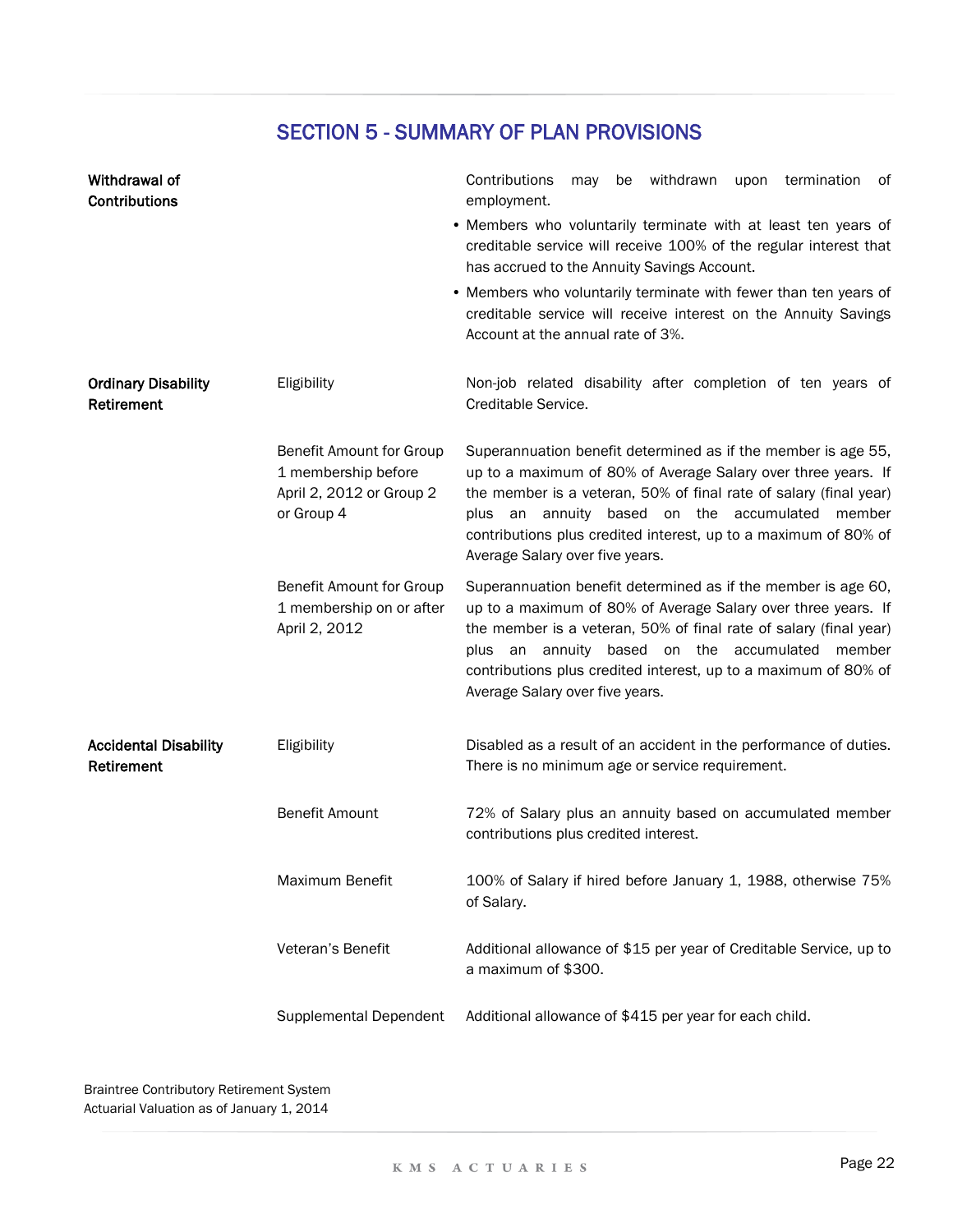| <b>Non-Occupational Death</b>              | Eligibility                         | For members with at least two years of creditable service who<br>die while in active service, but not due to occupational injury.                                                                                                                                                                                                                                                                                                                                                                                                                                                                                                                                                                                                                       |
|--------------------------------------------|-------------------------------------|---------------------------------------------------------------------------------------------------------------------------------------------------------------------------------------------------------------------------------------------------------------------------------------------------------------------------------------------------------------------------------------------------------------------------------------------------------------------------------------------------------------------------------------------------------------------------------------------------------------------------------------------------------------------------------------------------------------------------------------------------------|
|                                            | <b>Benefit Amount</b>               | Benefit as if Option C had been elected. Minimum benefit of<br>\$250 per month for surviving spouse, \$120 per month for first<br>child and \$90 per month for each additional child.                                                                                                                                                                                                                                                                                                                                                                                                                                                                                                                                                                   |
| <b>Accidental Death</b>                    | Eligibility                         | For members who die as a result of an occupational injury.                                                                                                                                                                                                                                                                                                                                                                                                                                                                                                                                                                                                                                                                                              |
|                                            | <b>Benefit Amount</b>               | 72% of Salary plus an annuity based on accumulated member<br>contributions plus credited interest.                                                                                                                                                                                                                                                                                                                                                                                                                                                                                                                                                                                                                                                      |
|                                            | Maximum Benefit                     | 100% of Salary if hired before January 1, 1988, otherwise 75%<br>of Salary.                                                                                                                                                                                                                                                                                                                                                                                                                                                                                                                                                                                                                                                                             |
|                                            | Veteran's Benefit                   | Additional allowance of \$15 per year of creditable service, up to<br>a maximum of \$300.                                                                                                                                                                                                                                                                                                                                                                                                                                                                                                                                                                                                                                                               |
|                                            | Supplemental Dependent<br>Allowance | Additional allowance of \$708.60 per year for each child until age<br>18 (or age 22 if a full-time student).                                                                                                                                                                                                                                                                                                                                                                                                                                                                                                                                                                                                                                            |
| <b>Cost-of-Living Adjustment</b><br>(COLA) |                                     | In accordance with the adoption of Chapter 17 of the Acts of 1997, the granting of a Cost-of-<br>Living Adjustment will be determined by an annual vote by the Retirement Board. The<br>amount of increase will be based upon the Consumer Price Index, limited to a maximum of<br>3.0%, beginning on July 1. All retirees, disabled retirees and beneficiaries who have been<br>receiving benefit payments for at least one year as of July 1 are eligible for the adjustment.<br>The maximum amount of pension benefit subject to a COLA is \$12,000. All COLAs granted to<br>members after 1981 and prior to July 1, 1998 are deemed to be an obligation of the<br>Commonwealth of Massachusetts and are not the liability of the Retirement System. |

Optional Forms of Payment A member may elect to receive his or her retirement allowance in one of three forms of payment:

- Option A Life annuity.
- Option B Life annuity with death benefit equal to excess of member contributions plus credited interest to retirement over annuity benefit paid to member.
- Option C Life annuity with 66⅔% of benefit continued to designated joint annuitant upon death of member.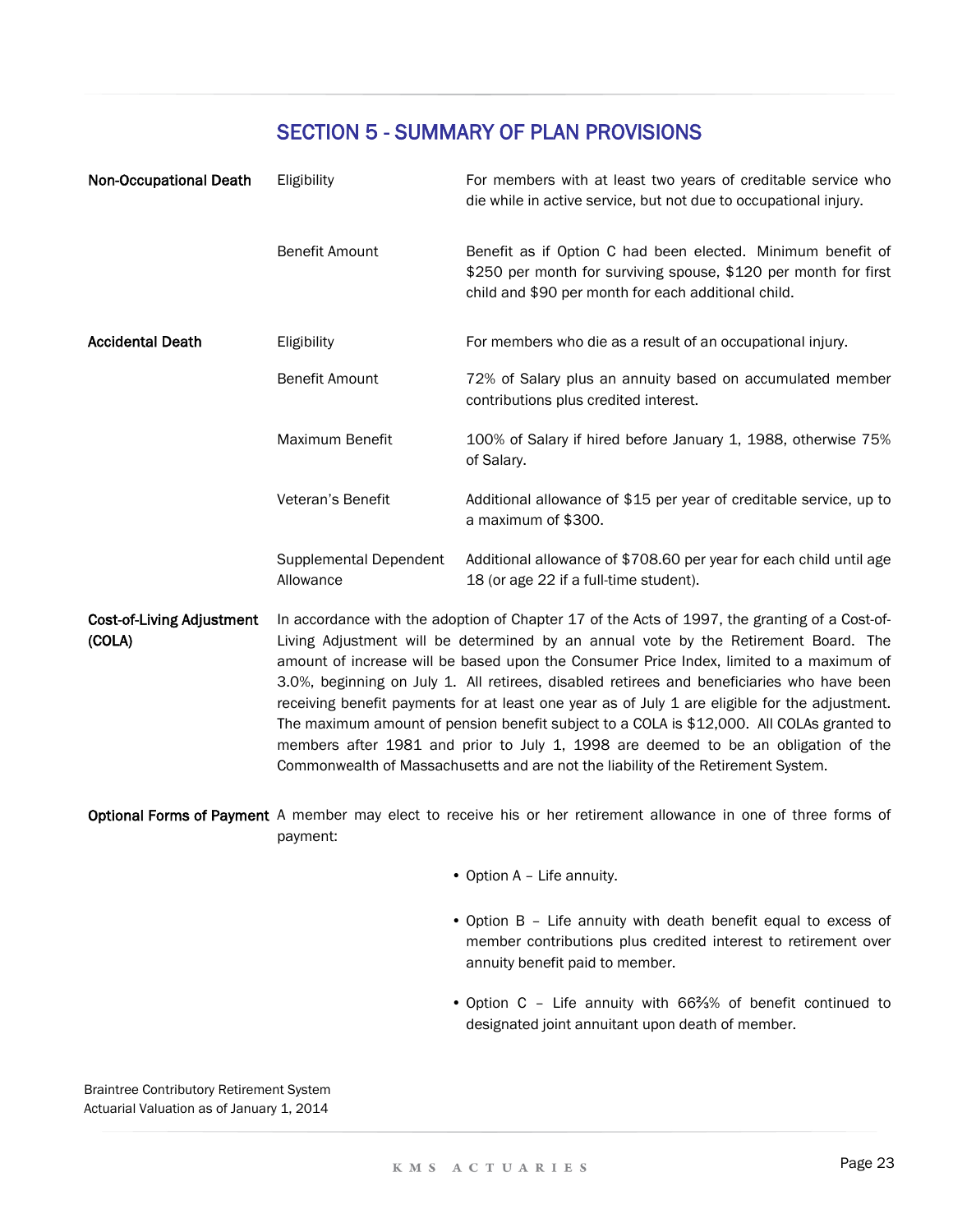| <b>Valuation Date:</b>                        | January 1, 2014                                                                                                                                                                                                                                                                         |                                                                                        |                        |  |  |
|-----------------------------------------------|-----------------------------------------------------------------------------------------------------------------------------------------------------------------------------------------------------------------------------------------------------------------------------------------|----------------------------------------------------------------------------------------|------------------------|--|--|
| <b>Investment Return:</b>                     | 7.75% per year. Previously, 7.875% per year.                                                                                                                                                                                                                                            |                                                                                        |                        |  |  |
| <b>Annuity Savings Fund Interest</b><br>Rate: | 2.00% per year                                                                                                                                                                                                                                                                          |                                                                                        |                        |  |  |
| <b>Amortization Method:</b>                   | Unfunded Actuarial Accrued Liability (UAL):<br>Increasing dollar amount at 4.00% to reduce the Unfunded Actuarial Accrued Liability<br>to zero on or before June 30, 2033. No change from prior valuation.                                                                              |                                                                                        |                        |  |  |
|                                               | Early Retirement Incentive Programs (ERI):                                                                                                                                                                                                                                              |                                                                                        |                        |  |  |
|                                               | 30, 2019.                                                                                                                                                                                                                                                                               | 2002 ERI is amortized as a level dollar amount to reduce the liability to zero on June |                        |  |  |
|                                               | 30, 2020.                                                                                                                                                                                                                                                                               | 2003 ERI is amortized as a level dollar amount to reduce the liability to zero on June |                        |  |  |
|                                               | 30, 2022.                                                                                                                                                                                                                                                                               | 2010 ERI is amortized as a level dollar amount to reduce the liability to zero on June |                        |  |  |
| <b>Salary Scale:</b>                          | the following rates:                                                                                                                                                                                                                                                                    | The assumed annual rates for salary increases including longevity are illustrated by   |                        |  |  |
|                                               | Year                                                                                                                                                                                                                                                                                    | <b>General Employees</b>                                                               | <b>Police and Fire</b> |  |  |
|                                               | <b>Current valuation</b>                                                                                                                                                                                                                                                                | 4.00%                                                                                  | 4.00%                  |  |  |
|                                               | Previous valuation                                                                                                                                                                                                                                                                      | 4.00%                                                                                  | 4.00%                  |  |  |
| <b>Cost-of-Living Allowance:</b>              | Cost-of-Living Allowances (COLA) are assumed to be 3% of the pension amount,<br>capped at \$360 per year. No change from prior valuation.                                                                                                                                               |                                                                                        |                        |  |  |
| <b>Mortality Table:</b>                       | RP-2000 Mortality Table, projected to 2020 with Scale AA and 2015 with Scale AA for<br>pre-retirement and post-retirement, respectively. RP-2000 Mortality Table set forward<br>two years for disabled members. Previously, RP-2000 Mortality Table projected to<br>2017 with Scale AA. |                                                                                        |                        |  |  |
|                                               | General Employees: 50% of deaths are job-related.<br>Police and Fire: 50% of deaths are job-related.                                                                                                                                                                                    |                                                                                        |                        |  |  |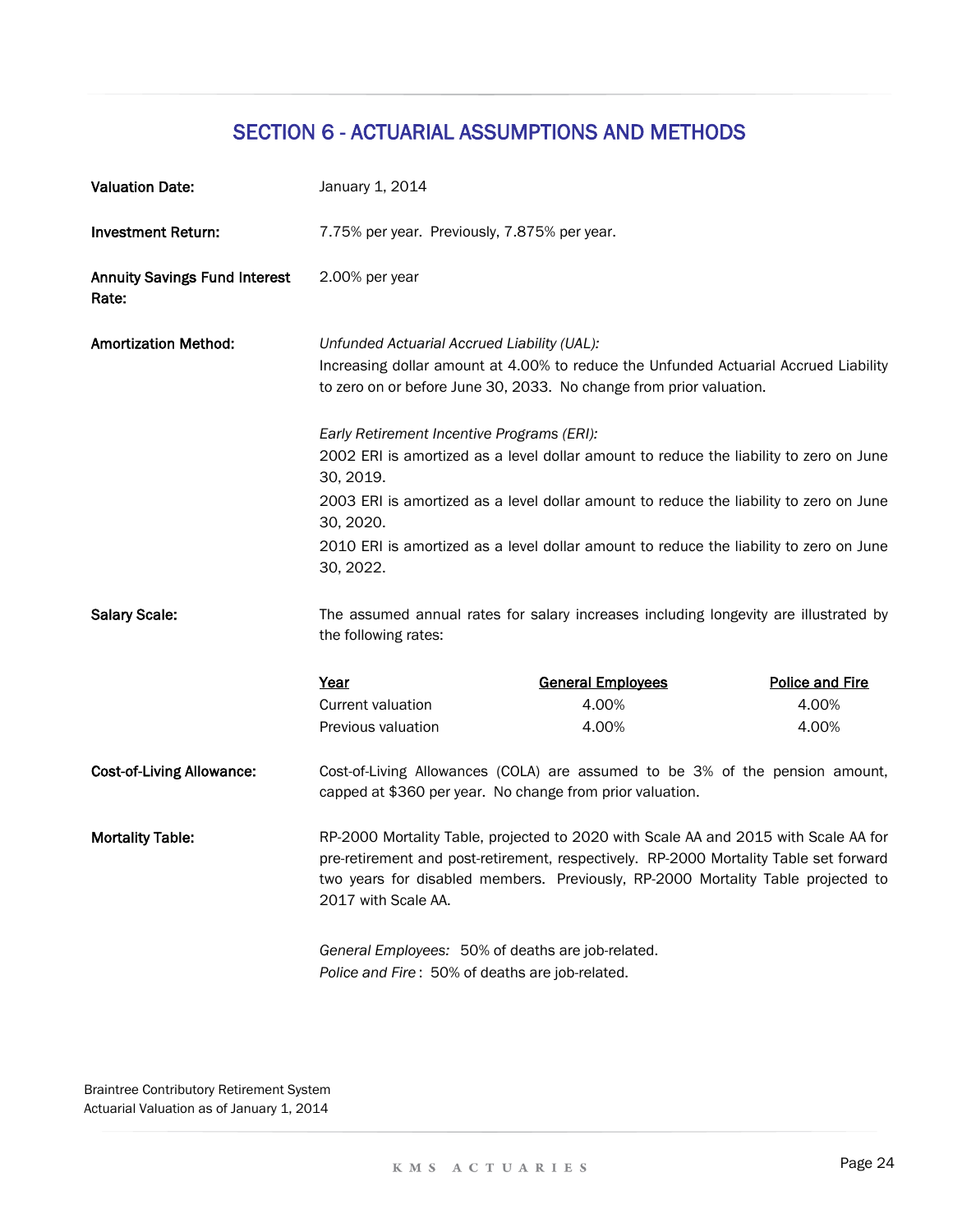| <b>Turnover Rates:</b> |  |
|------------------------|--|
|------------------------|--|

Illustrative turnover rates are shown below:

| <b>General Employees</b> | <b>Police and Fire</b> |
|--------------------------|------------------------|
| 0.1500                   | 0.0150                 |
| 0.1200                   | 0.0150                 |
| 0.1000                   | 0.0150                 |
| 0.0900                   | 0.0150                 |
| 0.0800                   | 0.0150                 |
| 0.0760                   | 0.0150                 |
| 0.0750                   | 0.0150                 |
| 0.0670                   | 0.0150                 |
| 0.0630                   | 0.0150                 |
| 0.0590                   | 0.0150                 |
| 0.0540                   | 0.0150                 |
| 0.0500                   | 0.0000                 |
| 0.0200                   | 0.0000                 |
| 0.0000                   | 0.0000                 |
|                          |                        |

Disability Rates:

Illustrative disability rates are shown below:

| <b>Attained Age</b> | <b>General Employees</b> | <b>Police and Fire</b> |
|---------------------|--------------------------|------------------------|
| 20                  | 0.0003                   | 0.0010                 |
| 25                  | 0.0004                   | 0.0012                 |
| 30                  | 0.0006                   | 0.0018                 |
| 35                  | 0.0008                   | 0.0026                 |
| 40                  | 0.0012                   | 0.0038                 |
| 45                  | 0.0018                   | 0.0058                 |
| 50                  | 0.0031                   | 0.0098                 |
| 55                  | 0.0050                   | 0.0160                 |
| 60                  | 0.0061                   | 0.0197                 |
|                     |                          |                        |

*Police and Fire* : 90% of disabilities are accidental and 10% are ordinary. *General Employees:* 67% of disabilities are accidental and 33% are ordinary.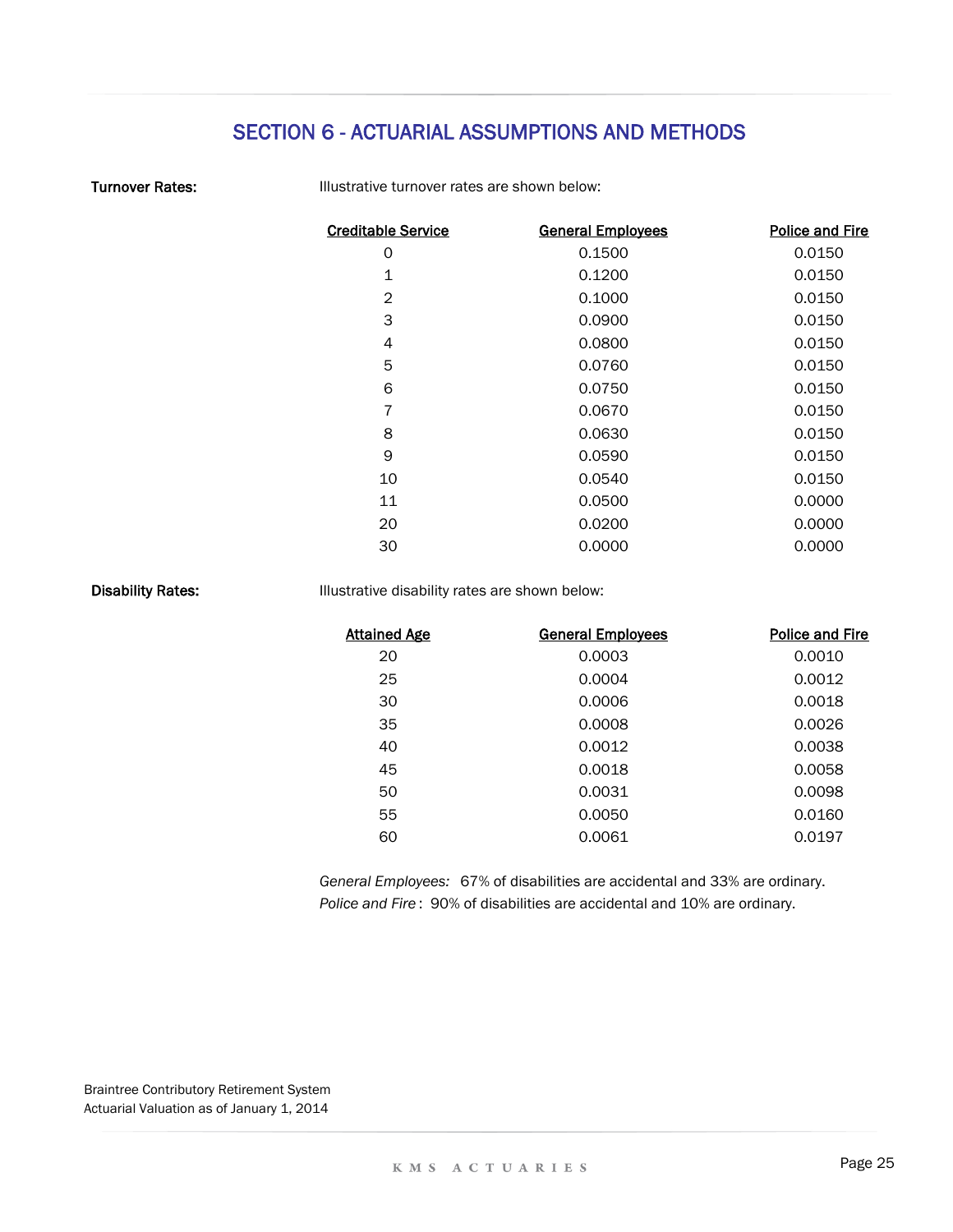Retirement Rates:

Illustrative retirement rates are shown below:

|            |             | <b>General Employees</b> | <b>Police and Fire</b> |  |  |
|------------|-------------|--------------------------|------------------------|--|--|
| <u>Age</u> | <b>Male</b> | <b>Female</b>            | Male & Female          |  |  |
| 50         | 0.00        | 0.00                     | 0.02                   |  |  |
| 51         | 0.00        | 0.00                     | 0.02                   |  |  |
| 52         | 0.00        | 0.00                     | 0.02                   |  |  |
| 53         | 0.00        | 0.00                     | 0.02                   |  |  |
| 54         | 0.00        | 0.00                     | 0.02                   |  |  |
| 55         | 0.10        | 0.10                     | 0.05                   |  |  |
| 56         | 0.03        | 0.03                     | 0.05                   |  |  |
| 57         | 0.03        | 0.03                     | 0.05                   |  |  |
| 58         | 0.03        | 0.03                     | 0.05                   |  |  |
| 59         | 0.05        | 0.05                     | 0.05                   |  |  |
| 60         | 0.05        | 0.05                     | 0.10                   |  |  |
| 61         | 0.05        | 0.05                     | 0.10                   |  |  |
| 62         | 0.10        | 0.10                     | 0.20                   |  |  |
| 63         | 0.10        | 0.10                     | 0.20                   |  |  |
| 64         | 0.10        | 0.10                     | 0.20                   |  |  |
| 65         | 0.50        | 0.50                     | 1.00                   |  |  |
| 66         | 0.35        | 0.35                     | 1.00                   |  |  |
| 67         | 0.35        | 0.35                     | 1.00                   |  |  |
| 68         | 0.35        | 0.35                     | 1.00                   |  |  |
| 69         | 0.35        | 0.35                     | 1.00                   |  |  |
| 70         | 1.00        | 1.00                     | 1.00                   |  |  |
|            |             |                          |                        |  |  |

Actuarial Cost Method: Actuarial Asset Method: a) b) c) Individual Entry Age Normal. The Actuarial Value of Assets is the market value of assets as of the valuation date reduced by the sum of: Investment gains and losses are determined by the excess or deficiency of the expected return over the actual return on the market value. The actuarial valuation of assets is further constrained to be not less than 90% or more than 110% of market value. 25% of gains and losses of the third prior year. 75% of gains and losses of the prior year, 50% of gains and losses of the second prior year and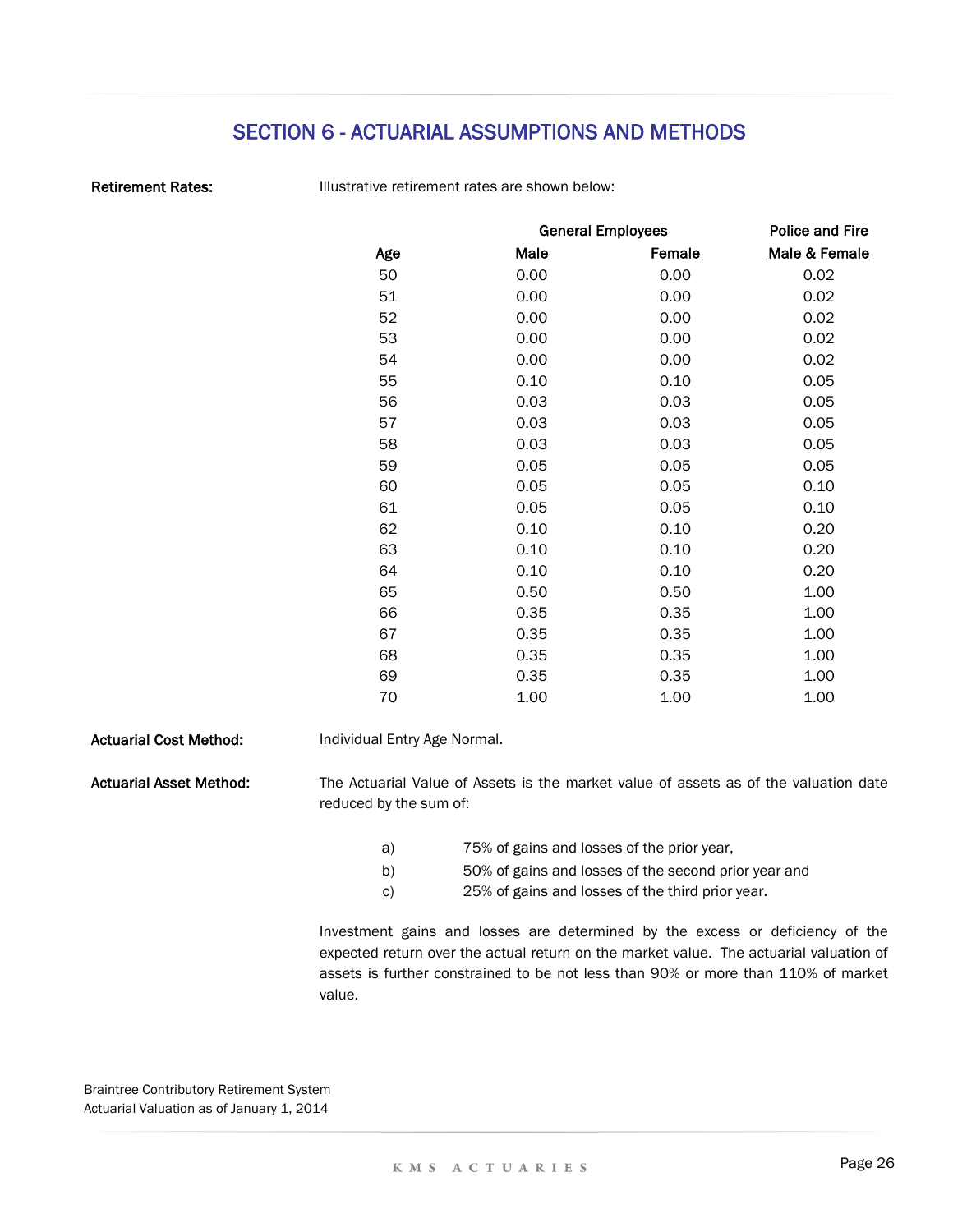| Census Data:                    | Census data as of the valuation date were submitted by the Retirement Board.                                                                                                                      |  |  |  |  |  |
|---------------------------------|---------------------------------------------------------------------------------------------------------------------------------------------------------------------------------------------------|--|--|--|--|--|
| <b>Asset Data:</b>              | Asset information is reported annually to the Public Employee Retirement<br>Administration Commission by the Braintree Contributory Retirement System.                                            |  |  |  |  |  |
| Dependents:                     | 100% of all members will be survived by a spouse. Age assumption for spouses is that<br>males are assumed to be three years older than females.                                                   |  |  |  |  |  |
| <b>Administrative Expenses:</b> | The anticipated administrative expenses for the fiscal year. For Fiscal Year 2015, the<br>administrative expenses were assumed to be \$350,000 and are anticipated to<br>increase at 4% per year. |  |  |  |  |  |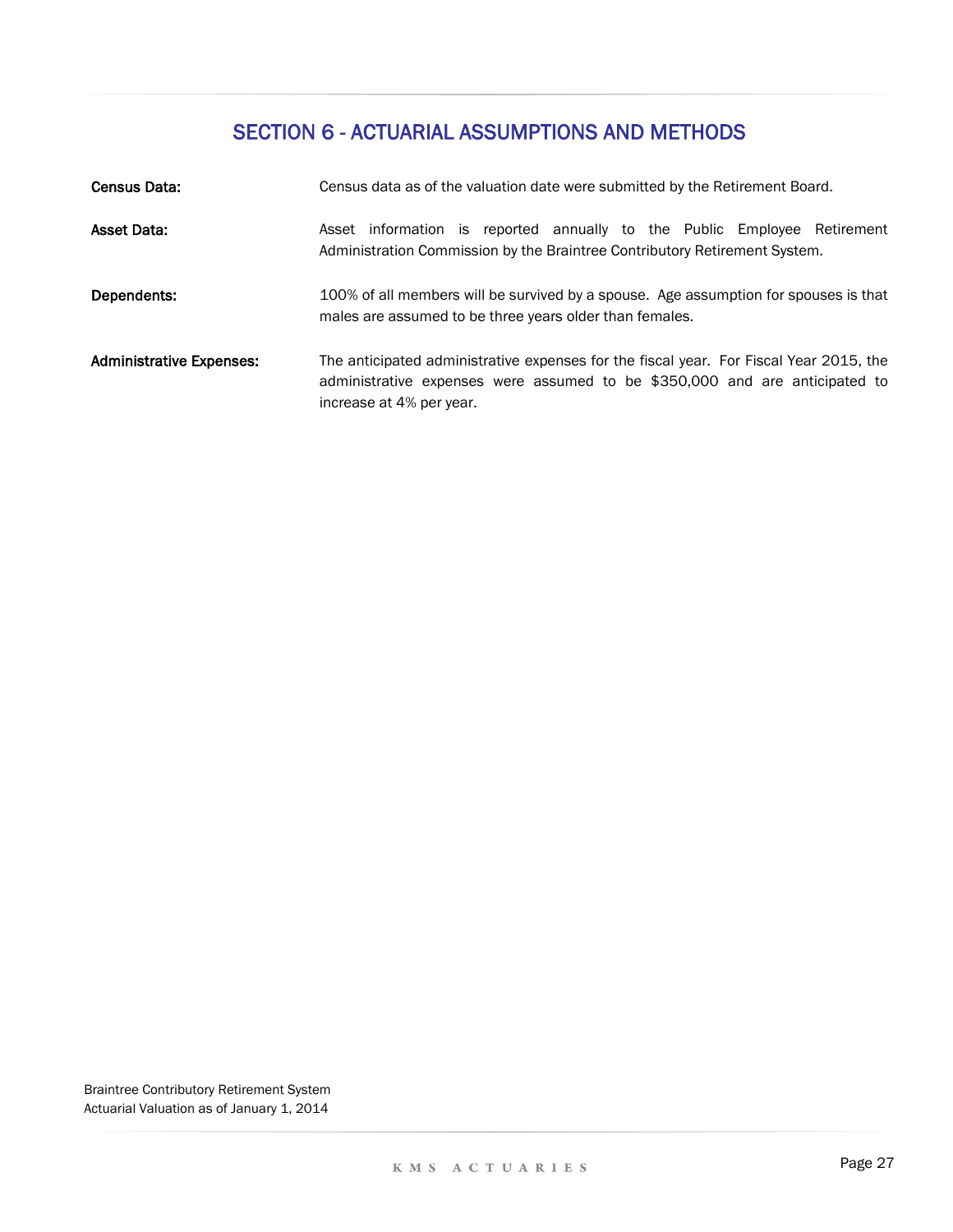### SECTION 7 - PLAN MEMBER INFORMATION

### Exhibit 7.1 - Active Members by Age and Years of Service as of January 1, 2014

|                                                 |                | Years of Service |                |             |              |                |                |                  |                          |                     |
|-------------------------------------------------|----------------|------------------|----------------|-------------|--------------|----------------|----------------|------------------|--------------------------|---------------------|
| Age                                             | $0$ to $4$     | 5 to 9           | 10 to 14       | 15 to 19    | 20 to 24     | 25 to 29       | 30 to 34       | 35 to 39         | 40 & up                  | Total               |
| Under 20                                        |                |                  |                |             |              |                |                |                  |                          | 0                   |
|                                                 |                |                  |                |             |              |                |                |                  | ä,                       | $\mathsf{O}\xspace$ |
| 20-24                                           | 15             |                  |                |             |              |                |                |                  |                          | 15                  |
|                                                 | 28,211         |                  |                |             |              |                |                |                  |                          | 28,211              |
| 25 to 29                                        | 30             | $\overline{7}$   |                |             |              |                |                |                  |                          | 37                  |
|                                                 | 40,494         | 67,725           |                |             |              |                |                |                  |                          | 45,645              |
| 30 to 34                                        | 23             | 18               | $\overline{7}$ |             |              |                |                |                  |                          | 48                  |
|                                                 | 48,097         | 63,247           | 62,450         |             |              |                |                |                  | ÷.                       | 55,871              |
| 35 to 39                                        | $\overline{7}$ | 11               | 16             | 3           |              |                |                |                  |                          | 37                  |
|                                                 | 32,749         | 60,112           | 63,576         | 94,318      |              |                |                |                  | $\overline{\phantom{a}}$ | 59,207              |
| 40 to 44                                        | 15             | 15               | 12             | 17          | 6            |                |                |                  |                          | 65                  |
|                                                 | 21,716         | 52,321           | 67,466         | 72,403      | 73,696       |                |                |                  | ÷.                       | 55,280              |
| 45 to 49                                        | 30             | 38               | 29             | 14          | 27           | 13             |                |                  |                          | 151                 |
|                                                 | 28,464         | 40,302           | 75,917         | 62,684      | 73,764       | 90,258         |                |                  | ÷.                       | 57,149              |
| 50 to 54                                        | 26             | 26               | 35             | 23          | 13           | 27             | $\overline{7}$ |                  |                          | 157                 |
|                                                 | 32,922         | 29,966           | 41,698         | 58,309      | 71,046       | 78,231         | 86,208         |                  |                          | 51,433              |
| 55 to 59                                        | 15             | 16               | $30\,$         | 25          | 11           | 17             | $\mathsf 9$    | $\mathbf{1}$     |                          | 124                 |
|                                                 | 38,651         | 44,011           | 44,577         | 52,015      | 52,179       | 78,929         | 77,019         | 104,060          |                          | 53,505              |
| 60 to 64                                        | $\mathsf 3$    | 10               | $20\,$         | $17$        | $10$         | $\overline{7}$ | 3              |                  |                          | 70                  |
|                                                 | 38,772         | 29,373           | 40,768         | 40,127      | 51,995       | 70,558         | 116,507        |                  |                          | 46,728              |
| 65 to 69                                        | $\overline{2}$ | $\mathbf 5$      | 6              | $\mathbf 5$ | $\sqrt{2}$   | 3              |                |                  |                          | 23                  |
|                                                 | 47,751         | 11,722           | 46,977         | 67,574      | 16,207       | 42,962         |                |                  | $\frac{1}{2}$            | 40,658              |
| 70 & up                                         | $\sim$         | $\omega$         | $\overline{c}$ | $\omega$    | 3            | $\mathbf 1$    |                | $\mathbf{1}$     | $\mathbf{1}$             | $\,$ 8              |
|                                                 |                |                  | 40,716         |             | 44,080       | 40,192         |                | 10,457           | 57,191                   | 40,189              |
| Total                                           | 166            | 146              | 157            | 104         | $72\,$       | 68             | 19             | $\overline{2}$   | $\mathbf{1}$             | 735                 |
| Average Salary                                  | 34,944         | 44,011           | 53,764         | 58,201      | 64,111       | 77,799         | 86,639         | 57,258           | 57,191                   | 52,305              |
|                                                 |                |                  |                |             | Average Age: |                | 49.2           | Average Service: |                          | 12.8                |
| <b>Braintree Contributory Retirement System</b> |                |                  |                |             |              |                |                |                  |                          |                     |

Actuarial Valuation as of January 1, 2014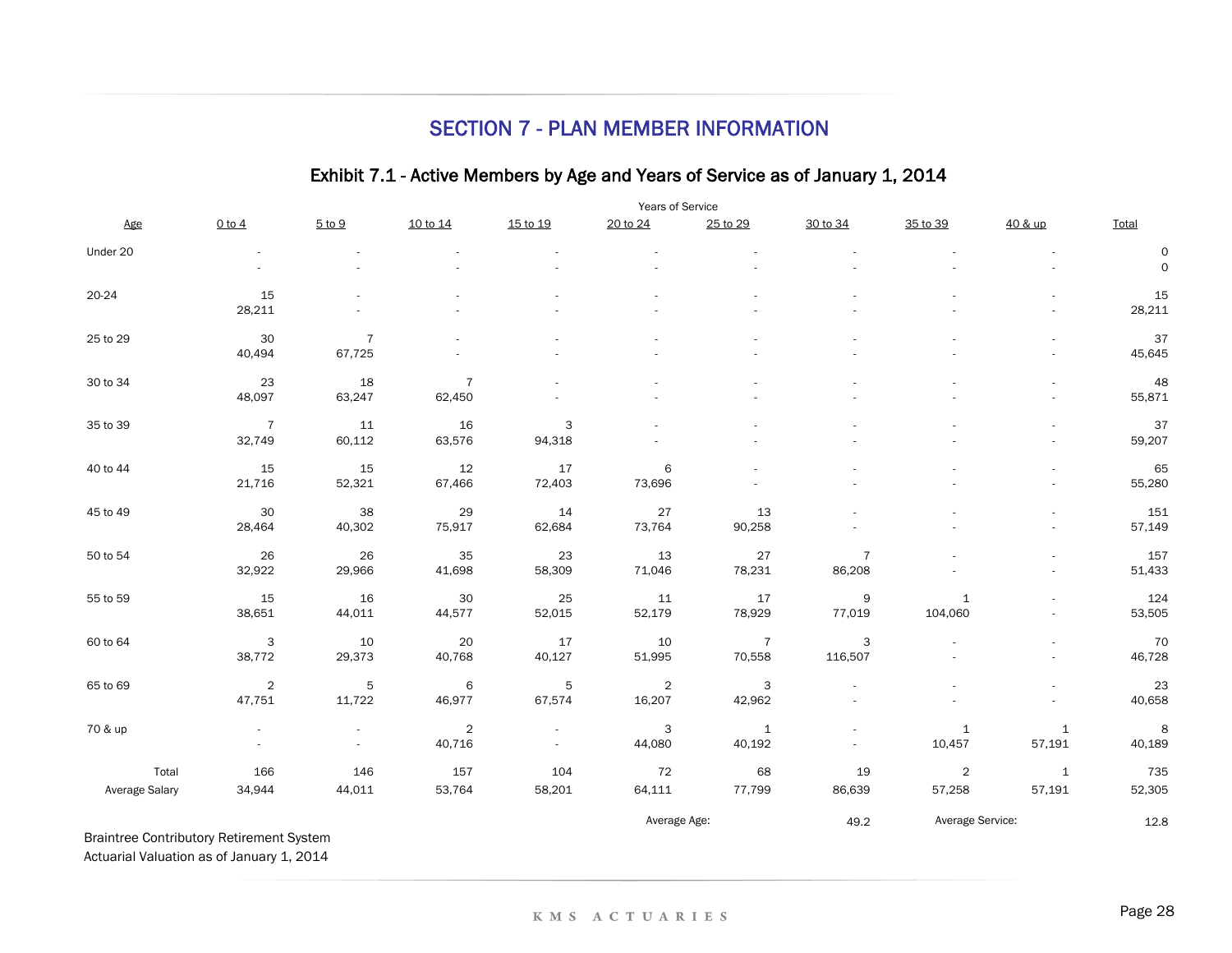### SECTION 7 - PLAN MEMBER INFORMATION

|                     | Male                    |                       | Female       |                       | <b>Total</b>   |                       |
|---------------------|-------------------------|-----------------------|--------------|-----------------------|----------------|-----------------------|
| <b>Attained Age</b> | Count                   | <b>Total Payments</b> | Count        | <b>Total Payments</b> | Count          | <b>Total Payments</b> |
| $20$                | 0                       | 0                     | 0            | $\mathsf{O}$          | $\mathsf{o}$   | 0                     |
| 20-24               | 1                       | 34,418                | 0            | $\circ$               | $\mathbf 1$    | 34,418                |
| 25-29               | $\mathsf{O}$            | 0                     | $\mathbf{1}$ | 9,584                 | $\mathbf{1}$   | 9,584                 |
| 30-34               | 0                       | 0                     | 0            | $\mathsf{o}$          | $\mathbf 0$    | $\mathsf{O}$          |
| 35-39               | 0                       | 0                     | $\mathbf{1}$ | 23,046                | $\mathbf{1}$   | 23,046                |
| 40-44               | 0                       | $\mathsf{o}$          | 0            | $\circ$               | $\circ$        | $\mathsf{O}$          |
| 45-49               | 1                       | 27,526                | 0            | 0                     | $\mathbf 1$    | 27,526                |
| 50-54               | $\overline{\mathbf{c}}$ | 113,012               | $\mathbf 1$  | 3,583                 | 3              | 116,595               |
| 55-59               | 14                      | 644,165               | 9            | 301,226               | 23             | 945,391               |
| 60-64               | 32                      | 1,833,335             | 15           | 325,753               | 47             | 2,159,088             |
| 65-69               | 35                      | 1,514,251             | $30\,$       | 497,082               | 65             | 2,011,333             |
| 70-74               | 42                      | 1,623,493             | 39           | 806,884               | 81             | 2,430,377             |
| 75-79               | 33                      | 1,224,725             | 28           | 409,205               | 61             | 1,633,930             |
| 80-84               | 29                      | 705,052               | 52           | 814,999               | 81             | 1,520,051             |
| 85-89               | 11                      | 224,553               | 26           | 450,615               | 37             | 675,168               |
| 90-94               | 10                      | 189,169               | 18           | 180,674               | 28             | 369,843               |
| $95+$               | $\mathbf{1}$            | 19,837                | 6            | 45,357                | $\overline{7}$ | 65,194                |
| Total               | $211\,$                 | 8,153,536             | 226          | 3,868,010             | 437            | 12,021,546            |
| Average Age         | 72.6                    |                       | 77.1         |                       | 74.9           |                       |
| Average Payment     |                         | 38,642                |              | 17,115                |                | 27,509                |
|                     | 48.3%                   | 67.8%                 | 51.7%        | 32.2%                 | 100.0%         | 100.0%                |

### Exhibit 7.2 - Retired Plan Members and Beneficiaries Annual Pensions as of January 1, 2014

Included in above totals is \$137,566 in State reimbursed COLAs.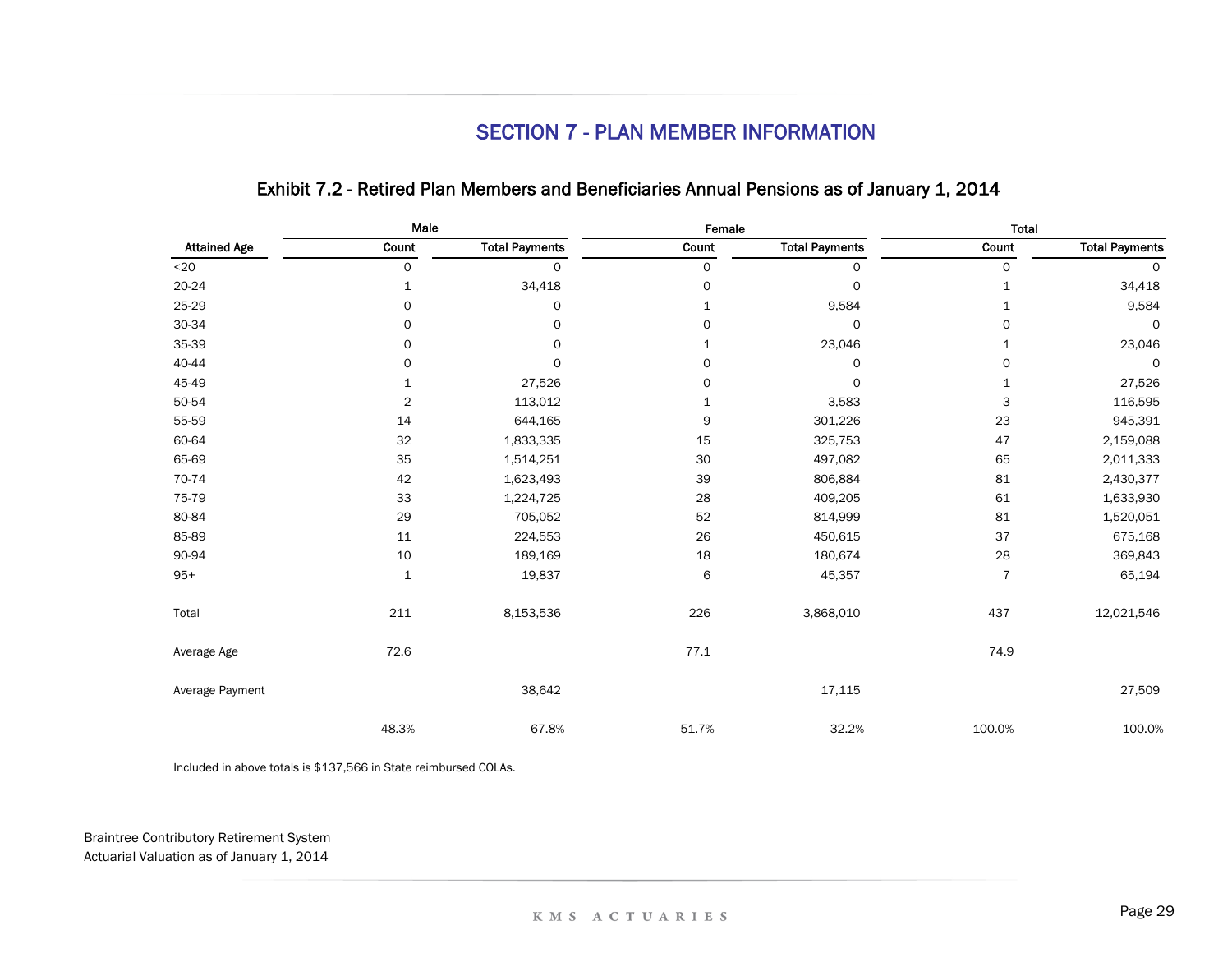## SECTION 7 - PLAN MEMBER INFORMATION

|                     | Male           |                       | Female              |                       | <b>Total</b>   |                       |  |
|---------------------|----------------|-----------------------|---------------------|-----------------------|----------------|-----------------------|--|
| <b>Attained Age</b> | Count          | <b>Total Payments</b> | Count               | <b>Total Payments</b> | Count          | <b>Total Payments</b> |  |
| $20$                | 0              | 0                     | $\mathsf O$         | 0                     | $\mathsf{o}$   | 0                     |  |
| 20-24               | $\circ$        | 0                     | $\mathsf O$         | 0                     | $\circ$        | 0                     |  |
| 25-29               | 0              | 0                     | 0                   | 0                     | $\circ$        | 0                     |  |
| 30-34               | $\circ$        | 0                     | 0                   | 0                     | 0              | 0                     |  |
| 35-39               | 0              | 0                     | 0                   | 0                     | $\circ$        | 0                     |  |
| 40-44               | $\Omega$       | 0                     | 0                   | $\Omega$              | $\Omega$       | 0                     |  |
| 45-49               | 0              | $\Omega$              | 0                   | $\mathbf 0$           | 0              | $\circ$               |  |
| 50-54               | $\overline{2}$ | 78,456                | 1                   | 40,944                | 3              | 119,400               |  |
| 55-59               | 6              | 305,178               | 0                   | $\circ$               | 6              | 305,178               |  |
| 60-64               | 17             | 707,102               | $\mathsf O$         | 0                     | 17             | 707,102               |  |
| 65-69               | 15             | 515,572               | $\mathsf O$         | 0                     | 15             | 515,572               |  |
| 70-74               | 10             | 350,612               | 2                   | 44,578                | 12             | 395,189               |  |
| 75-79               | $\overline{7}$ | 204,688               | $\mathsf{O}\xspace$ | 0                     | $\overline{7}$ | 204,688               |  |
| 80-84               | 3              | 44,608                | 0                   | 0                     | 3              | 44,608                |  |
| 85-89               | 2              | 74,183                | 0                   | 0                     | $\overline{c}$ | 74,183                |  |
| 90-94               | 0              | 0                     | $\mathsf O$         | 0                     | $\circ$        | $\circ$               |  |
| $95+$               | 0              | 0                     | $\mathsf{o}$        | 0                     | 0              | 0                     |  |
| Total               | 62             | 2,280,399             | 3                   | 85,522                | 65             | 2,365,921             |  |
| Average Age         | 68.1           |                       | 64.4                |                       | 67.9           |                       |  |
| Average Payment     |                | 36,781                |                     | 28,507                |                | 36,399                |  |
|                     | 95.4%          | 96.4%                 | 4.6%                | 3.6%                  | 100.0%         | 100.0%                |  |

### Exhibit 7.3 - Disabled Plan Members Annual Pensions as of January 1, 2014

Included in above totals is \$54,093 in State reimbursed COLAs.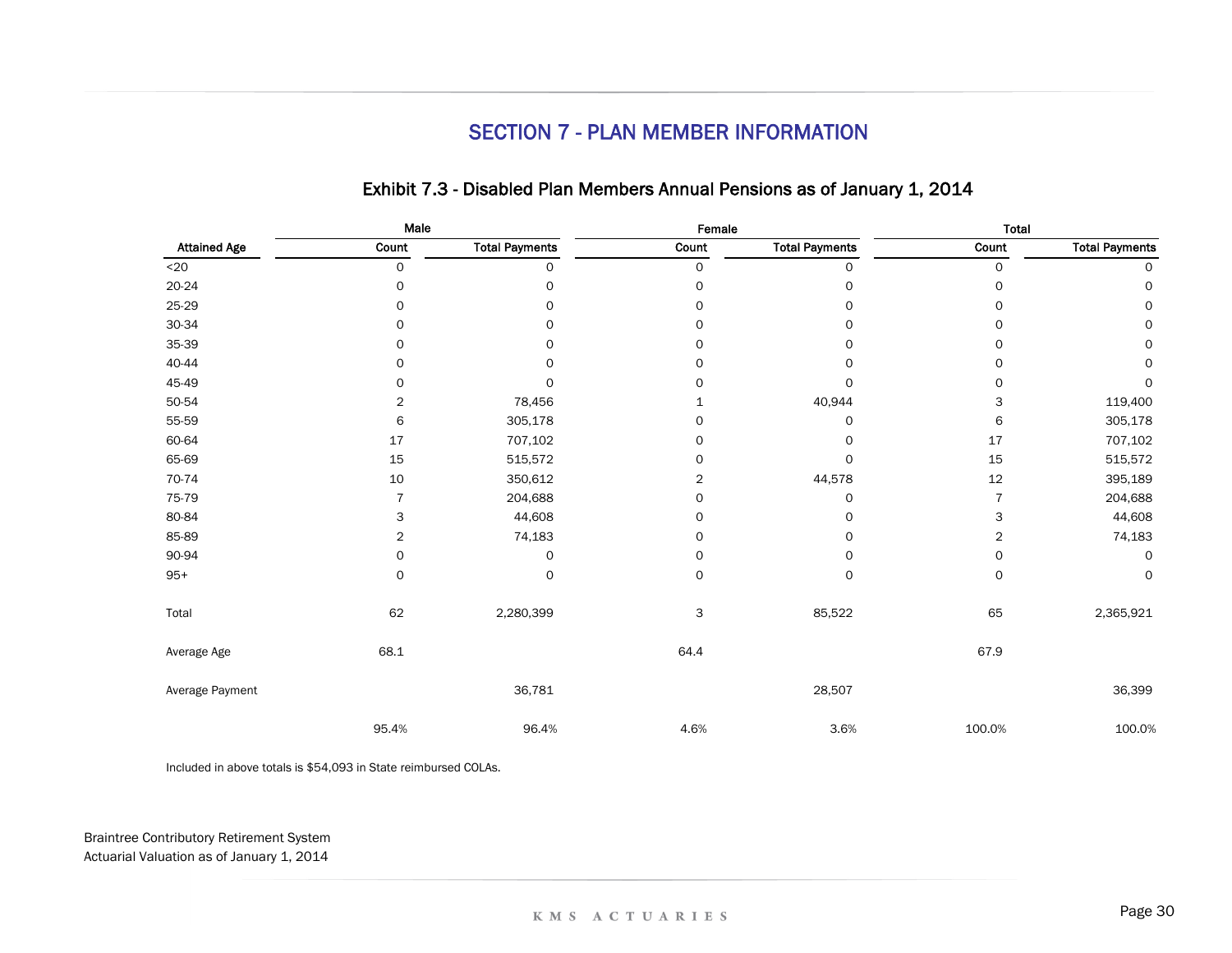### SECTION 8 - GLOSSARY OF TERMS

Actuarial Accrued Liability – That portion of the Actuarial Present Value of pension plan benefits which is not provided by future Normal Costs or employee contributions. It is the portion of the Actuarial Present Value attributable to service rendered as of the Valuation Date.

Actuarial Assumptions – Assumptions, based upon past experience or standard tables, used to predict the occurrence of future events affecting the commencement, amount and duration of pension benefits, such as: changes in compensation, mortality, withdrawal, disablement and retirement; rates of investment earnings and asset appreciation or depreciation; and any other relevant items.

Actuarial Cost Method (or Funding Method) – A procedure for allocating the Actuarial Present Value of all past and future pension plan benefits to the current year (Normal Cost) and the past (Actuarial Accrued Liability).

Actuarial Gain or Loss (or Experience Gain or Loss) – A measure of the difference between actual experience and that expected based upon the set of Actuarial Assumptions, during the period between the valuation date and the most recent immediately preceding valuation date.

Actuarial Present Value - The dollar value on the valuation date of all benefits expected to be paid to current members based upon the Actuarial Assumptions and the terms of the Plan.

Amortization Payment - That portion of the pension plan appropriation which represents payments made to pay interest on and the reduction of the Unfunded Accrued Liability.

Annual Required Contribution (ARC) – The employer's periodic required contributions to a defined benefit pension plan, calculated in accordance with the rules required by the Governmental Accounting Standards Board (GASB).

Annual Statement – The statement submitted by the local retirement board to PERAC each year that describes the asset holdings and Fund balances as of December 31 and the transactions during the calendar year that affected the financial condition of the retirement system.

Annuity Reserve Fund - The fund into which total accumulated Member Contributions, including interest, is transferred at the time a member retires, and from which annuity payments are made.

Annuity Savings Fund - The fund in which Member Contributions plus interest credited are held for active members and for former members who have not withdrawn their contributions and are not yet receiving a benefit (inactive members).